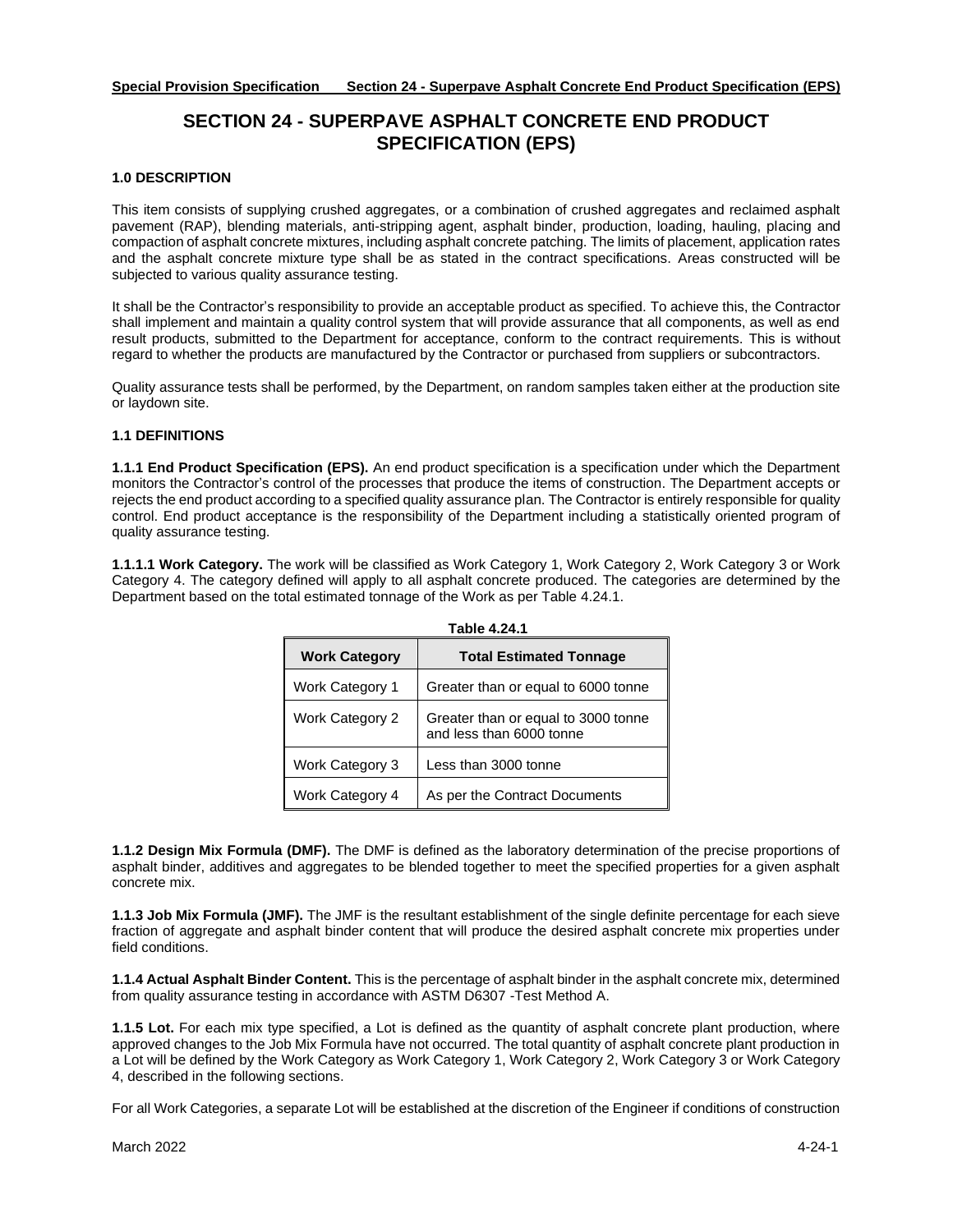indicate that it is likely that a portion of the Lot production is significantly different from the remainder of the Lot production.

**1.1.5.1 Work Category 1.** Under Work Category 1, a Lot will be defined as 2400 tonne. For loose samples, the Lot will be divided into 4 (four) approximately equal segments of 600 tonne, with one (1) sample taken from each segment. For core samples, the Lot will be divided into five (5) approximately equal segments, with one core sample taken from each segment.

If it is the last time the mix is produced and this criterion cannot be met (i.e. less than 2400 tonne of mix remain), the following shall apply:

- If the remaining plant production is 600 tonne or less, one (1) random loose sample will be obtained and the production added to the previous Lot. Five (5) random core samples will be obtained from the new Lot tonnage.
- If the remaining plant production is greater than 600 tonne but less than 1200 tonne, two (2) random loose samples will be obtained and the production will be designated as a separate Lot. Five (5) random core samples will be obtained from this Lot.
- If the plant production is greater than 1200 tonne but less than 2400 tonne, four (4) random loose samples will be obtained and the production will be designated as a separate Lot. Five (5) random core samples will be obtained from this Lot.

**1.1.5.2 Work Category 2**. Under Work Category 2, a Lot will be defined as 1500 tonne. For loose samples, each Lot shall be divided into three (3) approximately equal segments and one loose sample is taken from each segment. For core samples, each Lot shall be divided into five (5) approximately equal segments and one core sample is taken from each segment.

If it is the last time that the mix is produced and this criterion cannot be met (i.e. less than 1500 tonne of mix remain) then the following shall apply:

- If the remaining plant production is 750 tonne or less, one (1) random loose sample will be obtained and the production added to the previous Lot. Five (5) random core samples will be obtained from the new Lot tonnage.
- If the remaining plant production is greater than 750 tonne but less than 1500 tonne, three (3) random loose samples will be obtained and the production will be designated as a separate Lot. Five (5) random core samples will be obtained from this Lot.

**1.1.5.3 Work Category 3.** Under Work Category 3, a Lot will be defined as 1500 tonne. For loose samples, each Lot shall be divided into three (3) approximately equal segments and one loose sample is taken from each segment. For core samples, each Lot shall be divided into three (3) approximately equal segments and one core sample is taken from each segment.

If it is the last time that the mix is produced and this criterion cannot be met (i.e. less than 1500 tonne of mix remain) then the following shall apply:

- If the remaining plant production is 750 tonne or less, one (1) random loose sample will be obtained and the production added to the previous Lot. Three (3) random core samples will be obtained from the new Lot tonnage.
- If the remaining plant production is greater than 750 tonne but less than 1500 tonne, three (3) random loose samples will be obtained and the production will be designated as a separate Lot. Three (3) random core samples will be obtained from this Lot.

**1.1.5.4 Work Category 4.** Under Work Category 4, a Lot is defined as one (1) day of plant production. For loose samples, each Lot will be divided into two (2) approximately equal segments with a loose sample taken from each segment. No core samples shall be obtained for the Lot.

**1.1.6 Stratified Random Sample.** A stratified random sample is defined as a representative sample taken in an unbiased manner, by dividing a Lot into approximately equal segments. A random sample is taken from each area or segment.

**1.1.7 Sample Mean.** This is the arithmetic mean of the group of test results derived from the randomly selected samples.

**1.1.8 Mean of the Deviations.** This is the sum of the absolute values of the deviations divided by the number of tests in the Lot.

**1.1.9 Thickness.** Thickness is defined as the specified application rate indicated in the contract documents divided by the average bulk relative density obtained from the core samples for a given Lot.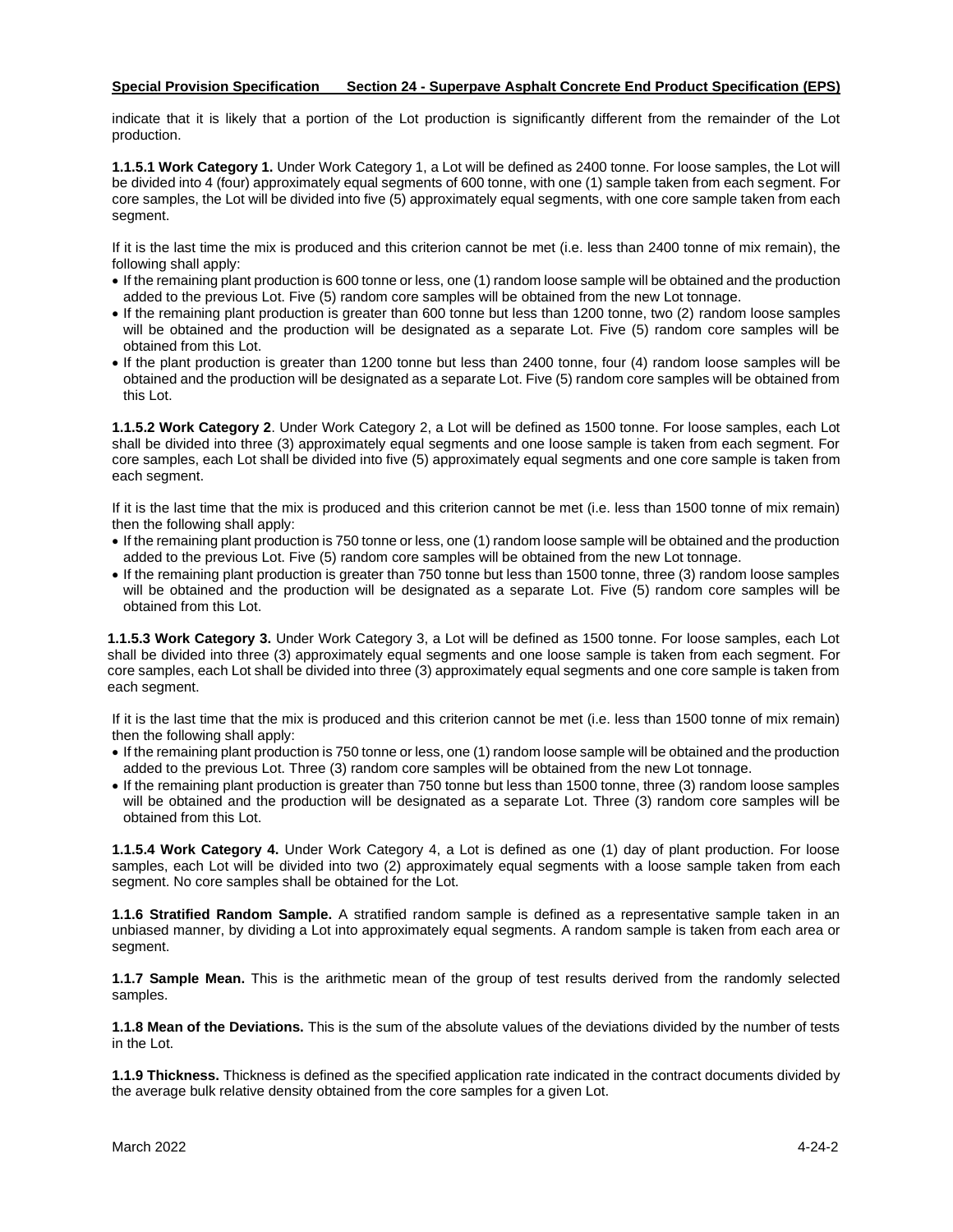**1.1.10 Mixture Property.** Mixture properties measured for product acceptance and price adjustments are as follows:

• Gradation: p4750 µm, p75 µm, Asphalt Binder Content, Air Void Content, VMA Content, Thickness, Density and Smoothness**.**

**1.1.11 Referee Sample.** A referee sample is defined as the portion of the loose sample that is set aside by the Department representative's laboratory in the case of an appeal of Lot Asphalt Binder Content, Air Void Content, VMA Content, Gradation, and/or field Lottman by the Contractor.

**1.1.12 Preliminary Testing / Preliminary Aggregate Testing.** Preliminary Testing and Preliminary Aggregate Testing are defined as the testing that occurs prior to undertaking asphalt paving operations. Sampling and test data submissions must occur prior to asphalt concrete mixture production for project segments as detailed in the contract documents and must be reported for a minimum of one sample per type of material, including RAP materials.

#### **2.0 REFERENCES**

All reference standards shall be current issue or latest revision at the first date of tender advertisement. This specification refers to the following standards, specifications, or publications:

- Division 4 Section 1, Emulsified Asphalt
- Division 4 Section 2, PGAB
- Division 4 Section 4, Asphalt Concrete Hot Mixed-Hot Placed 4.3 Anti-Stripping Agents
- Occupational Health and Safety Act
- Environmental Protection Act
- 1981 Asphalt Paving Plant Regulations
- Asphalt Institute Manual Series 2 (MS-2)
- AASHTO R35, Standard Practice for Superpave Volumetric Design for Asphalt Mixtures
- AASHTO R30, Standard Practice for Mixture Conditioning of Hot-Mix Asphalt (HMA)
- AASHTO M156, Standard Specification for Requirements for Mixing Plants for Hot-Mixed, Hot Laid Bituminous Paving Mixtures
- AASHTO T283, Standard Method of Test for Resistance of Compacted Asphalt Mixtures to Moisture-Induced Damage
- AASHTO T304, Standard Method of Test for Uncompacted Void Content of Fine Aggregate, Method A
- AASHTO T312, Standard Practice for Preparing and Determining the Density of Asphalt Mixture Specimens by Means of Superpave Gyratory Compactor
- AASHTO T329, Standard Method of Test for Moisture Content of Asphalt Mixtures by Oven Method
- ASTM C88, Standard Test Method for Soundness of Aggregates by use of Sodium Sulfate or Magnesium Sulfate
- ASTM C117, Standard Test Method for Material Finer than 75 μm (No. 200) Sieve in Mineral Aggregates by Washing
- ASTM C127, Standard Test Method for Relative Density (Specific Gravity) and Absorption of Coarse Aggregate
- ASTM C128, Standard Test Method for Relative Density (Specific Gravity) and Absorption of Fine Aggregate
- ASTM C131, Standard Test Method for Resistance to Degradation of Small-Size Coarse Aggregate by Abrasion and Impact in the Los Angeles Machine
- ASTM C136, Standard Test Method for Sieve Analysis of Fine and Coarse Aggregates
- ASTM C207, Standard Specification for Hydrated Lime
- ASTM D75, Standard Practices for Sampling Aggregates
- ASTM D140, Standard Practice for Sampling Asphalt Materials
- ASTM D2041, Standard Test Method for Theoretical Maximum Specific Gravity and Density of Bituminous Paving Mixes
- ASTM D2172, Standard Test Methods for Quantitative Extraction of Asphalt Binder from Asphalt Mixtures Test Method A
- ASTM D2419, Standard Test Method for Sand Equivalent Value of Soils and Fine Aggregate
- ASTM D2493, Standard Practice for Viscosity-Temperature Chart for Asphalt Binders
- ASTM D2726, Standard Test Method for Bulk Specific Gravity and Density of Non-Absorptive Compacted Asphalt Mixtures
- ASTM D2950, Standard Test Method for Density of Bituminous Concrete in Place by Nuclear Method
- ASTM D3203, Standard Test Method for Air Voids in Compacted Asphalt Mixtures
- ASTM D3549, Standard Test Method for Thickness or Height of Compacted Asphalt Mixture Specimens
- ASTM D3665, Standard Practice for Random Sampling of Construction Materials
- ASTM D4791, Standard Test Method for Flat Particles, Elongated Particles, or Flat and Elongated Particles in Coarse Aggregate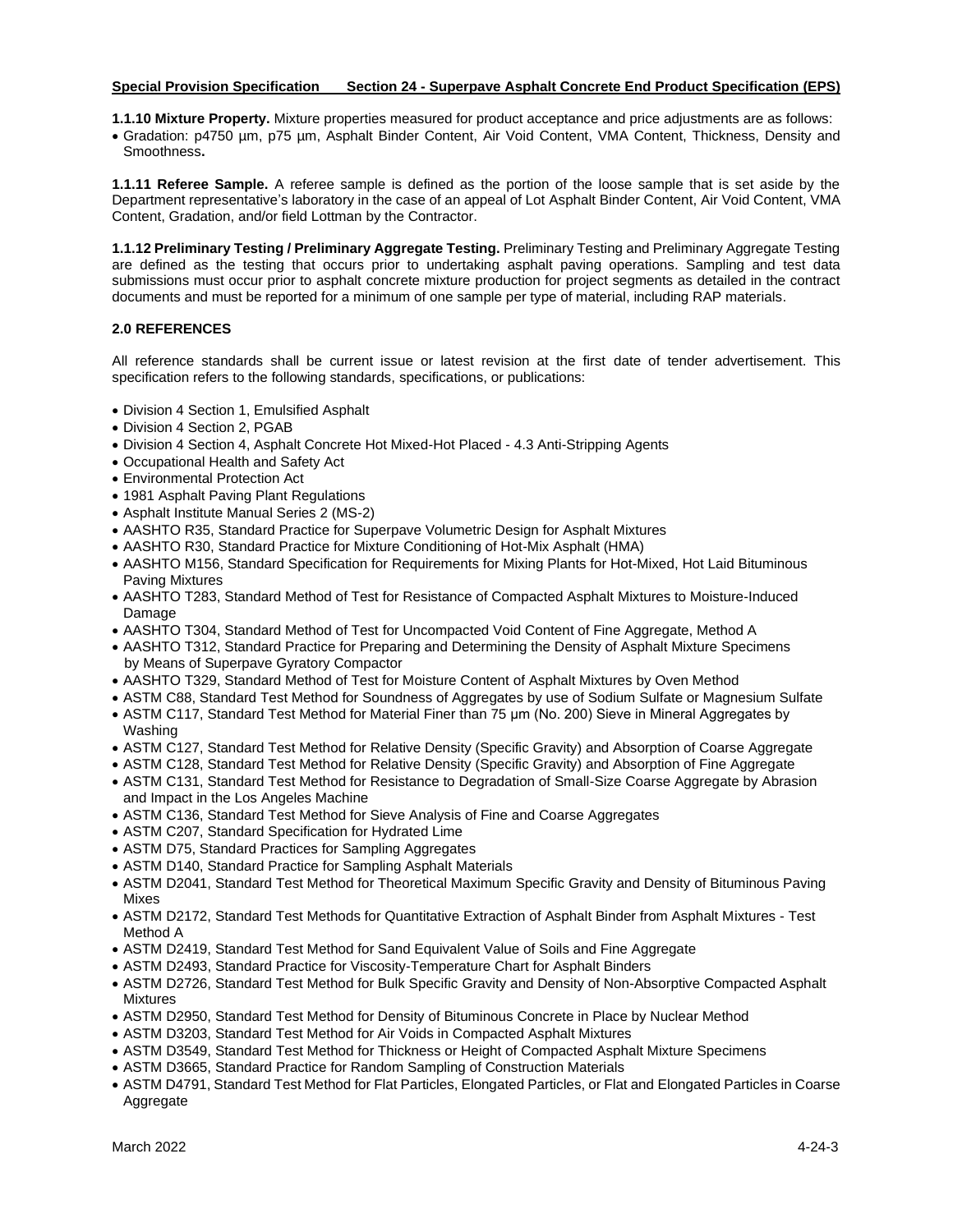- ASTM D5361, Standard Practice for Sampling Compacted Asphalt Mixtures for Laboratory Testing
- ASTM D5444, Standard Test Method for Mechanical Size Analysis of Extracted Aggregate
- ASTM D5821, Standard Test Method for Determining the Percentage of Fractured Particles in Coarse Aggregate
- ASTM D6307, Standard Test Method for Asphalt Content of Asphalt Mixtures by Ignition Method Test Method A
- ASTM D6926, Standard Practice for Preparation of Asphalt Mixture Specimens Using Marshall Apparatus
- ASTM D6928, Standard Test Method for Resistance of Coarse Aggregate to Degradation by Abrasion in the Micro-Deval Apparatus
- ASTM D7428, Standard Test Method for Resistance of Fine Aggregate to Degradation by Abrasion in the Micro-Deval Apparatus
- ASTM D7113, Standard Test Method for Density of Bituminous Paving Mixtures in Place by the Electromagnetic Surface Contact Methods
- ASTM E178, Standard Practice for Dealing with Outlying Observations
- NSDPW TM-2, Test Method for Modified Petrographic Analysis
- NSDPW TM-5, Test Method for Obtaining Loose Asphalt Concrete Mix Samples and Sampling of Compacted Asphalt Concrete Sample by Coring
- NSDPW TM-13, Procedure for Determination of the Specific Gravity of Aggregate Blends Containing Reclaimed Asphalt Pavement
- NSDPW TM-14, Procedure for Ignition Oven Calibration
- NSDPW TM-15, Procedure for Ignition Oven Correction Factor for Determination of Aggregate Breakdown
- NSDPW TM-16, Procedure for Gyratory Compactor Trial and Reporting

# **3.0 SUBMISSIONS AND DESIGN REQUIREMENTS**

**3.1 Establishing a Design Mix Formula (DMF).** Preparation and submission of the asphalt DMF for the Department's approval is the responsibility of the Contractor. The Contractor shall use professional engineering services and a qualified testing laboratory, to assess the aggregate materials proposed for use and to carry out the design of the asphalt concrete mix. The qualified testing laboratory shall be certified by Canadian Council of Independent Laboratories (CCIL) to a minimum of Superpave Mix Design Testing - Type A, Aggregate Testing - Type D, and retain a minimum of one CCIL certified laboratory asphalt technician and one CCIL certified laboratory aggregate technician on staff. A single technician may hold both asphalt and aggregate certifications and satisfy the requirements.

**3.1.1 Requirements for Design Mix Formula.** The asphalt mix design shall follow the Superpave method of the DMF as outlined in the latest edition of the Asphalt Institute Manual Series No. 2 (MS-2). The mix design, at the design asphalt binder content, shall meet the requirements in Table 4.24.4 of this specification for each asphalt concrete mix specified.

**3.1.2 Submission of Design Mix Formula.** The Contractor's submission shall include the following information/materials:

- The specific gravity and the percentage by mass of each aggregate (including RAP, natural / blend sand, lime) to be used in the mix.
- The mix design gradation of the combined aggregate (including RAP, natural / blend sand, lime).
- Physical properties of the aggregates specified, in accordance with Table 4.24.4.
- All Superpave mix design characteristics, including graphs used in arriving at the final mix design, the bulk relative density of the combined aggregates, and the asphalt absorption of the combined aggregates.
- Viscosity-Temperature chart from the asphalt binder supplier as determined by ASTM D2493 or approved alternative method.
- Quarry/pit identification consisting of its name, name of owner, public highway from which it is accessed.

**3.1.3 Evaluation of Design Mix Formula.** The Engineer will require up to two (2) working days from the time of receipt of the DMF, for evaluation by the Department representative's laboratory. The Engineer will advise the Contractor of the acceptability. If the DMF does not meet the requirements of Table 4.24.4, it will be rejected. The Engineer will provide a written explanation to the Contractor that details why the DMF failed. The Contractor shall then provide another complete DMF in accordance with 3.1.1 Requirements for Design Mix Formula and re-submit it to the Engineer for evaluation. Each time a DMF is re-submitted, an additional two (2) working days, from the time of receipt of the revised DMF, shall be required for evaluation by the Department representative's laboratory.

The Contractor's Design Mix Formula shall be accompanied with the appropriate mixture materials. Such materials shall be delivered by the Contractor to the Consultant retained by the Department for verification testing and ignition oven calibration. Samples required to calibrate the ignition oven, determine aggregate specific gravities and compact two briquettes at the design mix formula's optimum asphalt binder content are: 50 kg of each coarse aggregate, 50 kgs of Reclaimed Asphalt (RAP) (if applicable), 50 kg of each fine aggregate, 25 kg of natural / blend sand (if applicable),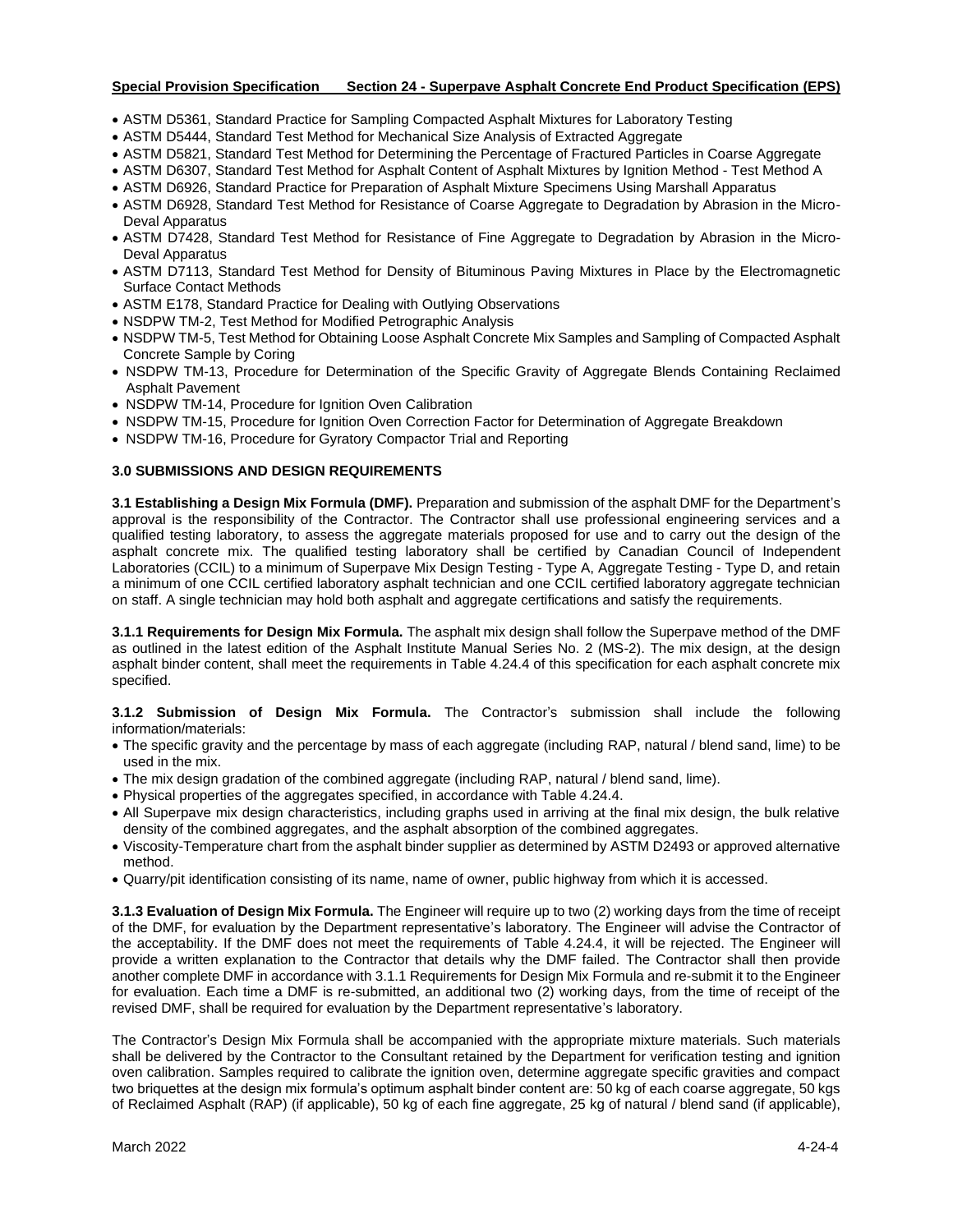and 2 liters/mix of PGAB. If required, additional materials such as anti-strip agents will be provided by the Contractor. Calibration materials shall be delivered at the earliest possible time to facilitate timely QA test results.

The Engineer will not accept any asphalt concrete mix produced prior to the Contractor receiving written approval of the DMF from the Engineer.

**3.2 Establishing a Job Mix Formula (JMF).** The Contractor shall establish a JMF for each mix type by placing a specified quantity of trial mix (asphalt concrete mixture) at a location designated by the Engineer. The maximum allotted quantity of asphalt concrete allowed for establishment of the JMF is defined by the Work Category as per Table 4.24.2.

| <b>Table 4.24.2</b>  |                                          |                             |  |  |
|----------------------|------------------------------------------|-----------------------------|--|--|
|                      | Lift                                     |                             |  |  |
| <b>Work Category</b> | Surface (tonnes)<br><b>Base (tonnes)</b> |                             |  |  |
|                      | 600                                      | 300                         |  |  |
| 2                    | 500                                      | 250                         |  |  |
| 3                    | 500                                      | 250                         |  |  |
|                      | Not Applicable                           | One Day Plant<br>Production |  |  |

Alternatively, the Contractor may elect to waive their trial mix option and submit their JMF (and supporting documentation) directly to the Engineer for approval.

At the discretion of the Engineer, the Contractor may be permitted to carry over any unused portion of the base course allotment to supplement the surface course allotment.

The asphalt concrete placed in the trial sections will be tested to determine if it meets the requirements of Table 4.24.4. Unit price adjustments and repair/replace/reject criteria will be applied to the Thickness and Density properties. Repair/replace/reject criteria will be applied to the Air Void Content and VMA Content requirements of Table 4.24.7. The asphalt concrete will be assessed for surface defects in accordance with 5.7 - Surface Defects.

**3.2.1 Approval of Job Mix Formula.** The Contractor shall submit the JMF in writing to the Engineer for approval. The Contractor's submission shall include the following information:

- The percentage by mass of each aggregate (including natural / blend sand, lime) to be used in the mixture
- The JMF target asphalt binder content and gradation
- The % Air Voids, VMA and VFA from the trial mixture
- A minimum of three (3) sets of QC results

The Engineer's written approval of the JMF will allow the Contractor to start/continue production.

**3.2.2 Field Adjustments to the Job Mix Formula.** A field adjustment to the JMF is defined as a change in the target gradation and/or asphalt binder content of a mixture, within specified limits, without a redesign of the mixture.

The Contractor shall request JMF changes in writing, including supporting test results (a minimum of 3 sets of QC results as per 3.2.1 - Approval of Job Mix Formula). Upon approval by the Engineer, revisions to the JMF will be applied to subsequent Lots only.

For each mix type on the contract, the maximum allowable number of field adjustments to the JMF for Gradation, Air Void Content, VMA Content, and Asphalt Binder Content parameters, shall be based on Table 4.24.3.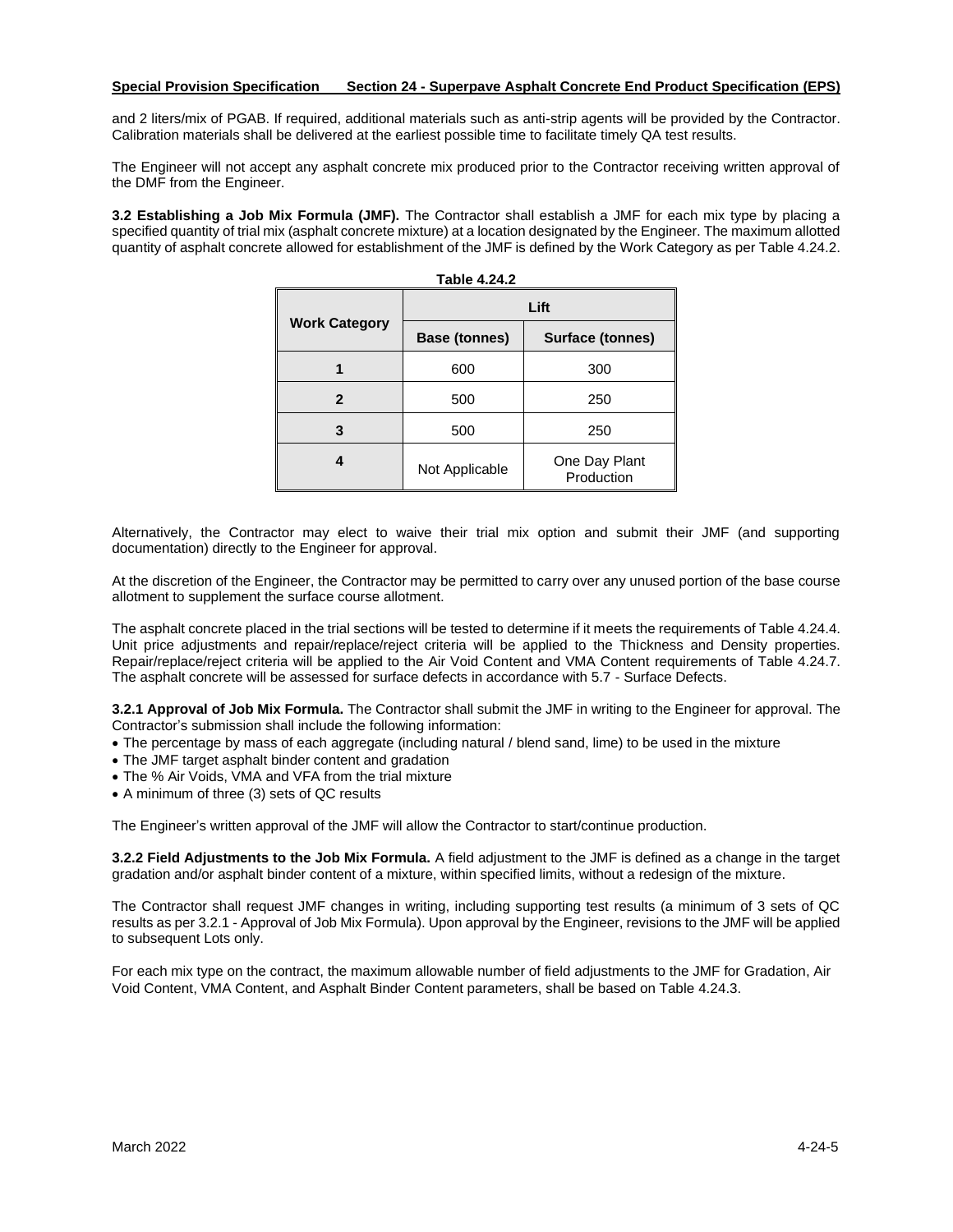| Table 4.24.3                                                |                                                              |  |  |
|-------------------------------------------------------------|--------------------------------------------------------------|--|--|
| <b>Tender Quantity for</b><br><b>Specified Mix (tonnes)</b> | <b>Maximum Number of JMF</b><br><b>Changes per Parameter</b> |  |  |
| $0 - 10000$                                                 | 2                                                            |  |  |
| 10000 - 15000                                               | З                                                            |  |  |
| 15000 - 20000                                               | 4                                                            |  |  |
| 20000 - 25000                                               | 5                                                            |  |  |
| 25000 - 30000                                               | հ                                                            |  |  |

The Contractor shall submit a revised DMF in accordance with 3.1.1 - Requirements for Design Mix Formula, for the following changes:

- A change in the source of the aggregate used in the asphalt concrete mix.
- A change in material (different aggregate sizes) from the same source.
- A change in the source of the liquid anti-strip additive used in the asphalt concrete mix.

The submission of a revised DMF is not required for a change in the source of the asphalt binder. However, documentation from the Contractor identifying the change is required.

# **4.0 MATERIALS**

**4.1 Performance Graded Asphalt Binder (PGAB).** PGAB shall be supplied by the Contractor, in accordance with the Standard Specification Division 4, Section 2. Specific PGAB grade requirements will be denoted in the contract specifications.

Within 7 (seven) calendar days prior to the first use of PGAB products, the Contractor shall supply to the Engineer, a Quality Control Plan detailing the quality control activities related to the use of PGAB.

**4.2 Coarse Aggregate.** Coarse aggregate supplied by the Contractor shall be made from a quarried source and shall conform to the requirements stated in Table 4.24.4. Coarse aggregate shall be the portion retained on the 4750 µm sieve, free from coatings of clay, silt or other deleterious material.

**4.3 Fine Aggregate.** Fine aggregate supplied by the Contractor shall be produced from a quarried source or in the case of a natural deposit, fine aggregate may be manufactured from the aggregate held on the 9500 µm sieve. In such cases, a tolerance of 10% passing the 9500 µm sieve, based on a washed sieve analysis, will be permitted. Fine aggregate shall be the portion passing the 4750 µm sieve and shall meet the physical requirements of Table 4.24.4.

**4.4 Natural / Blend Sand.** If required, natural / blend sand shall be supplied by the Contractor. Natural / blend sand shall be used to obtain acceptable physical mix properties as outlined in Table 4.24.4. The maximum amount of natural uncrushed fine aggregate used shall be limited to 15% of the total aggregate in all mix types.

**4.5. Reclaimed Asphalt Pavement (RAP).** The Contractor may use suitable RAP in the mixture as specified in the contract document(s) to a maximum of 15% by weight of mixture. Suitable RAP shall not contain any other additives including, but not limited to, Sulphur, crumb rubber, asphalt rubber, asbestos, produced sand, paving fabrics and reinforcement grids. The handling, stockpiling, storage and hauling of all RAP materials shall conform to the following requirements: stockpiles shall be constructed in a conical manner to reduce moisture accumulation; material handling equipment shall not be permitted to operate on the stockpile; stockpiles shall be constructed on a properly prepared sloped surface in order to provide positive drainage; RAP shall be stored in a separate cold bin; handling of the RAP shall be in such a manner as to avoid re-agglomeration; and shall be free of contamination and shall be processed in such a manner that all particles pass the 19 mm sieve size, the combined gradation of the mixture shall be provided in accordance with Table 4.24.4 requirements; RAP shall not be directly exposed to open flame during and/ or after introduction into the plant. For drum mix plants processing RAP, the mixing time shall be adjusted so that all heat transfer occurs in the drum.

**4.6 Blending of Coarse and Fine Aggregates.** Blending of coarse and fine aggregate portions from two sources will be permitted. The coarse and fine aggregate composite blend shall meet the physical requirements of Table 4.24.4.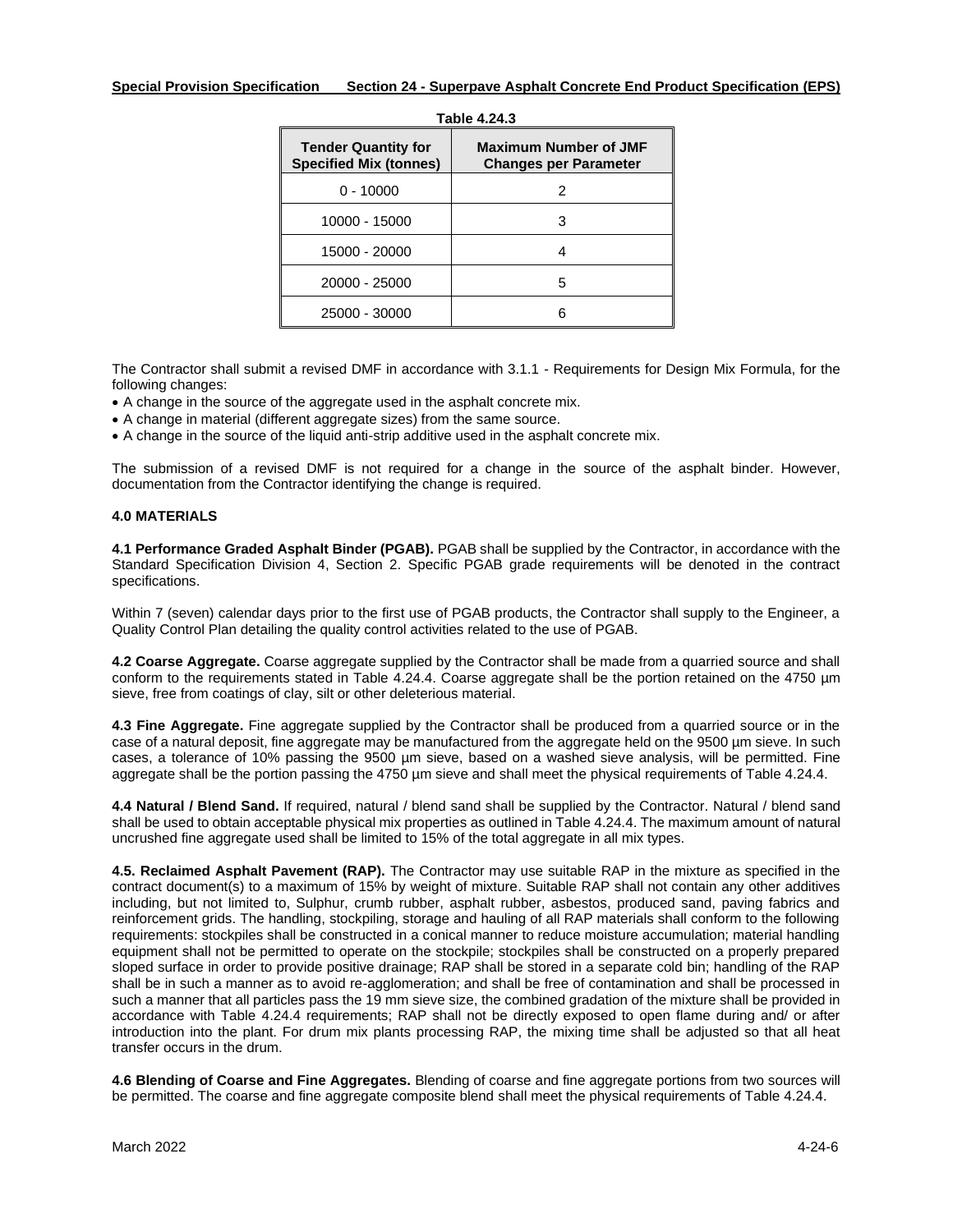Blending of coarse and fine aggregate portions from two sources will be permitted when the Petrographic Number (PN) for the aggregate from the original (primary) source does not exceed the specified PN by more than 10%. The PN of the aggregate from the secondary (blending) source shall not exceed the specified PN limit. The PN of the combined sources shall not exceed the specified PN limit.

The minimum amount of secondary (blending) coarse and/or fine aggregate shall be at least 10% of the coarse and/or fine fraction. Aggregates shall be blended through the cold feed bins (i.e. coarse and fine aggregates from different sources shall be introduced into the mix through individual cold feed bins).

Sand from the original source may be used provided the stone from which the sand is produced has a PN not more than 10% higher than the specified PN.

**4.7 Production of Aggregates.** The Contractor will be permitted to use asphalt concrete aggregates produced prior to award of the Contract, provided that the following pre-qualification conditions have been met:

- Written notification of the intent to commence aggregate production operations had been received by the Department at least five (5) working days prior to production start-up. Notification shall also have included a physical description of the pit or quarry; approximate tonnage of each aggregate size to be produced; as well as the anticipated schedule for aggregate production.
- Quality Control (QC) testing has been carried out in accordance with the Department's Superpave Asphalt Concrete End Product Specification (EPS) at the minimum sampling/testing frequencies as set out in Table 4.24.5 (Series A - Aggregate Characteristics and Series B - Aggregate Production).
- The Contractor has maintained all QC records and documentation and provided copies of all QC test results to the Department's Highway Construction Services Division, on a daily basis, within 24 hours of sampling/testing.
- The Contractor has granted the Department's representatives full access to production and storage sites at all times during production, allowing for the performance of any and all quality assurance (QA) testing and inspection deemed appropriate by the Department.
- Proper aggregate stockpiling procedures have been followed and stockpiles have been adequately maintained and protected from contamination and segregation.

The QC results received by Highway Construction Services will be forwarded to the Engineer upon award of Contract. Acceptance of aggregate production test results does not, in any way, relieve Contractors of their responsibility to produce an asphalt concrete mix that meets the Specification.

The Contractor's Inspection Testing Plan (ITP), shall reference the aggregate QC testing carried out prior to award of Contract. Any additional aggregates required shall be produced in accordance with 6.0 - Quality Control/Quality Assurance.

**4.8 Anti-Stripping Agents.** If the Contractor elects to use anti-stripping agents, the incorporation of such products into the asphalt concrete mix shall be done as specified throughout Division 4 Section 4 - Asphalt Concrete Hot Mixed - Hot Placed.

#### **5.0 CONSTRUCTION METHODS**

**5.1 General.** Equipment shall be designed and operated to produce an end product complying with the requirements of this specification. Equipment used shall be of adequate rated capacity and shall be in good working order.

**5.2 Production.** The asphalt mixing plant and its components shall meet the requirements of AASHTO M156 and the latest edition of the Standard Specification.

It is the joint responsibility of the paving Contractor and trucker to load the proper amount of asphalt concrete mix into each truck. Any excess amount that shall be removed is the joint responsibility of the paving Contractor and the trucker. The removal of the excess material shall be accomplished in a manner that is consistent with the Occupational Health and Safety Act and shall not impact on the integrity, or promote segregation, of the asphalt concrete mix material.

Asphalt concrete exceeding a temperature of 165<sup>º</sup>C at any point of the operation shall be cause for rejection.

**5.3 Transportation.** Asphalt concrete shall be transported from the paving plant to the work site in trucks that are properly equipped and in good working order.

The use of hydrocarbon fuels or solvents to lubricate the truck bodies or to clean tools or equipment, will not be permitted. A biodegradable release agent shall be supplied by the Contractor to clean or lubricate tools, equipment, and truck bodies.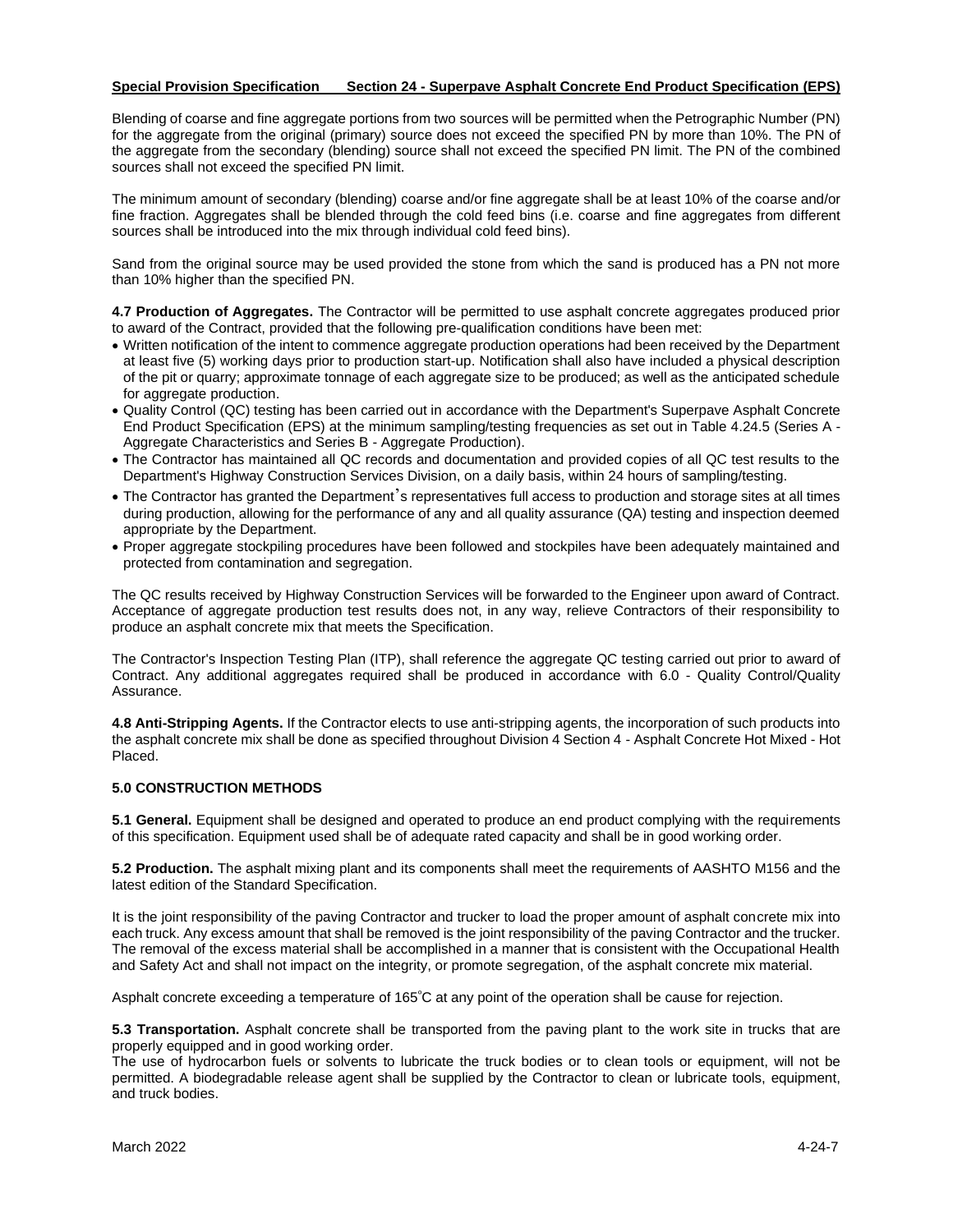**5.4. Placement.** Asphalt concrete shall be placed upon a prepared surface which is free from standing water and free of any loose or foreign material. The asphalt concrete shall be spread by a mechanical self-powered paver capable of achieving the specified grade, line, and crown.

Placement of asphalt concrete shall only be conducted during daylight hours, unless specifically noted otherwise in the contract specifications.

Horizontal and vertical contact edges of existing mats and contact faces of core holes, curbs, gutters, manholes, sidewalks and bridge structures shall be coated with a thin film of tack before placing the asphalt concrete.

Failed areas in existing surfaces (paved or gravel) shall be repaired, as directed by the Engineer. Areas requiring repair will be identified by the Engineer in consultation with the Contractor. Irregularities in the horizontal alignment and grade along the outside edge of the asphalt concrete shall be corrected by the addition or removal of mix before the edge is rolled. Paving of intersections, extra widths and other variations from standard lane alignment and as defined in the contract, whether by hand spreading or machine laying, shall be carried out concurrently with the machine laying operation of the regular mat, unless otherwise approved by the Engineer.

Fuel spills from the Contractor's equipment shall be immediately repaired by the Contractor to the satisfaction of the Engineer.

The Contractor shall not place asphalt concrete during rain, or when the surface is frozen, nor when the pavement surface shows signs of free-standing water or when the ambient temperature is below 5<sup>º</sup>C.

**5.4.1 Material Transfer Device.** The Contractor has the option to utilize a Material Transfer Vehicle (MTV). The Contractor will be paid an additional \$1.50 per tonne for all non-segregated, uniformly textured, smooth asphalt concrete applied using an approved MTV. The MTV is defined as a self-propelled transfer unit and (paver) insert hopper. The MTV shall transfer asphalt concrete mixtures from an unloading truck and re-mix the material prior to lay-down, without direct contact with the paver.

Areas subject to repairs because of segregation, non-uniform texture or roughness will not be eligible for the \$1.50 per tonne premium. Repairs, if required, shall extend the full width of the lane and the full depth of the lift in which the repair work is performed.

Material Transfer Vehicles that are not approved by the Department will not be eligible for the \$1.50 per tonne premium.

Contractors are advised that MTVs must be evaluated and approved by the Department or its representative prior to becoming eligible for the premium. Contractors wishing to have MTV units evaluated shall make a written request to the Department's Highway Construction Services Division. Contractors shall work co-operatively with the Department's evaluator(s) in establishing mutually agreed upon test conditions and variables. Once the Department has been satisfied that a proper evaluation has been completed, Contractors will be notified in writing regarding the eligibility of the MTV for the premium.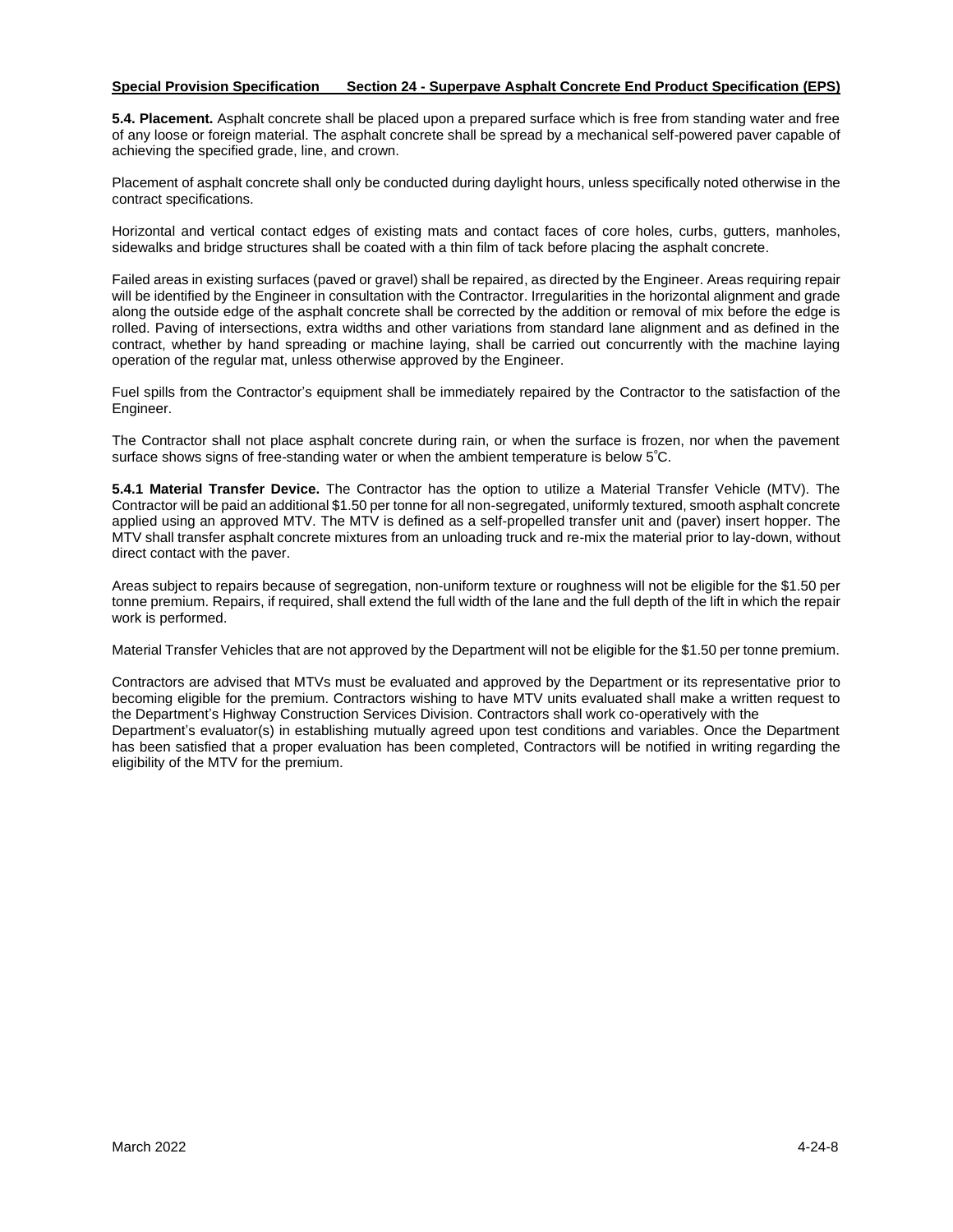| <b>Sieve</b>                                                | A-HF                                              | <b>B-HF</b>    | C-HF           | D-HF           | E-HF           |
|-------------------------------------------------------------|---------------------------------------------------|----------------|----------------|----------------|----------------|
| Designation (µm)                                            | % (by mass) Passing Each Sieve                    |                |                |                |                |
| 37 500                                                      | 100                                               | $\blacksquare$ |                | $\blacksquare$ | ۰              |
| 25 000                                                      | 90-100                                            | 100            | ÷.             | ۰              | ä,             |
| 19 000                                                      | 70-90                                             | 90-100         | 100            |                |                |
| 12 500                                                      | 60-80                                             | $70 - 90$      | 90-100         | 100            | 100            |
| 9500                                                        |                                                   | 60-75          | 70-90          | 90-100         | 95-100         |
| 4750                                                        | 25-60                                             | 35-58          | 45-68          | 52-75          | 90-100         |
| 2 3 6 0                                                     | 15-45                                             | 25-45          | $25 - 55$      | $25 - 55$      | 45-90          |
| 1.180                                                       | $\overline{\phantom{a}}$                          | $\overline{a}$ | $\blacksquare$ | $\blacksquare$ | 30-60          |
| 0.600                                                       | $\blacksquare$                                    | ä,             | $\blacksquare$ | $\blacksquare$ | $\blacksquare$ |
| 0.300                                                       | $\blacksquare$                                    | $3 - 20$       | $6 - 20$       | $5 - 20$       | 15-30          |
| 0.150                                                       | $\blacksquare$                                    | $\blacksquare$ | ÷.             |                | ۰              |
| 0.075                                                       | $1 - 7$                                           | $2 - 6.5$      | $2 - 6.5$      | $2 - 7$        | $6 - 12$       |
| <b>Physical Requirements for</b><br><b>Asphalt Concrete</b> | A-HF                                              | <b>B-HF</b>    | C-HF           | D-HF           | E-HF           |
| Air Void Content Target (%)                                 |                                                   |                | 4.0            |                |                |
| Number of Gyrations                                         | 75, or as directed in Contract Special Provisions |                |                |                |                |
| Dust to Binder Ratio                                        | $0.6 - 1.2$                                       |                |                |                |                |
| VMA (% min)                                                 | 12                                                | 13             | 14             | 15             | 16             |
| Voids Filled with Asphalt (%)                               | $65 - 78$                                         |                |                |                |                |
| TSR (% min)                                                 |                                                   |                | 80             |                |                |

#### **Table 4.24.4 - Asphalt Concrete Mix Requirements**

| <b>Physical Requirements for</b><br><b>Coarse Aggregate</b>  | A-HF     | <b>B-HF</b> | C-HF | D-HF | E-HF |
|--------------------------------------------------------------|----------|-------------|------|------|------|
| Los Angeles Abrasion, (% max)                                |          |             | 30   |      |      |
| Micro Deval, (% max)                                         |          |             |      |      |      |
| $0.3$ to $<$ 3 million ESALs                                 | 20       | 20          | 17   | 17   | 17   |
| $\geq$ 3 million ESALs                                       | 18       | 18          | 15   | 15   | 15   |
| Soundness (% max)                                            |          | 15          |      |      |      |
| Petrographic No. (max)                                       |          | 135<br>180  |      |      |      |
| Flat & Elongated Particles (% max)                           | 10       |             |      |      |      |
| Fractured Particles, Two fractured<br>faces, % by mass (min) | 95<br>40 |             |      |      |      |
| Absorption (% max)                                           | 1.75     |             |      |      |      |

| <b>Physical Requirements for Fine</b><br>Aggregate | A-HF | <b>B-HF</b> | C-HF | D-HF | E-HF |
|----------------------------------------------------|------|-------------|------|------|------|
| Micro Deval, (% max)                               |      |             |      |      |      |
| $0.3$ to $<$ 3 million ESALs                       | 22   | 22          | 18   | 18   | 18   |
| $\geq$ 3 million ESALs                             | 20   | 20          | 17   | 17   | 17   |
| Absorption (% max)                                 | 2    |             |      |      |      |
| Soundness (% max)                                  | 10   |             |      |      |      |
| Fine Aggregate Angularity (% min)                  | 45   |             |      |      |      |
| Sand Equivalent (% min)                            | 50   |             |      |      |      |

**5.5 Joint Construction.** All joints shall be constructed to ensure a dense, well-bonded, continuous seal to provide a smooth riding surface.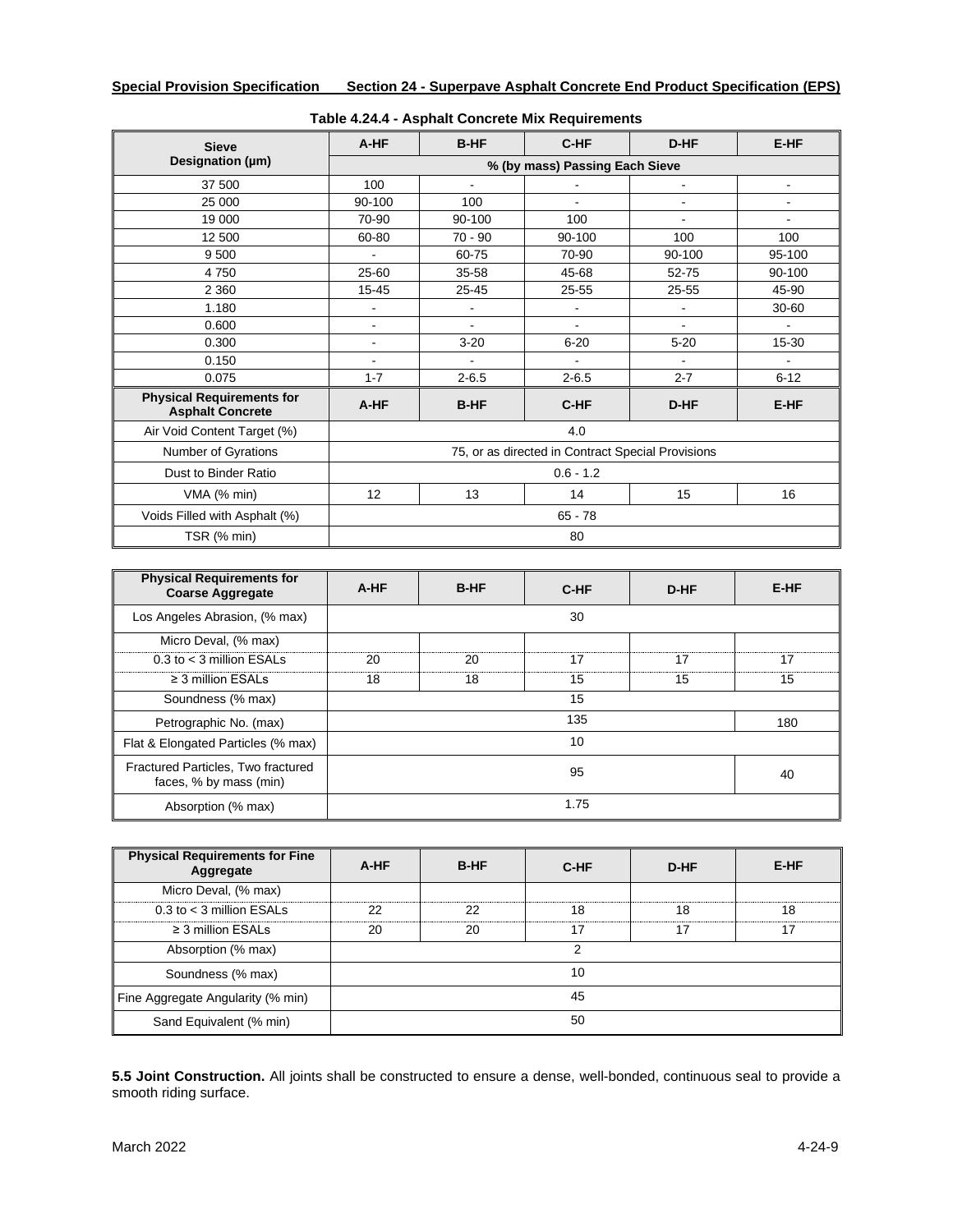**5.5.1 Transverse Construction Joints.** Transverse joints shall be butt joints constructed at the end of each day's work and at other times when paving is halted for a period of time which results in the asphalt concrete cooling to below 120ºC. When paving resumes, temporary tapers or ramps from previously placed asphalt concrete shall be cut back to full mat thickness to expose fresh, straight vertical surfaces. Loose or broken material shall be removed and surfaces tacked, at the Contractors expense, in accordance with the latest edition of the Standard Specification.

**5.5.2 Longitudinal Construction Joints.** Longitudinal joints in the top lift shall not be constructed within a travel lane except when paving in echelon or when paving tapers. Base course mats may have joints located within the lane, but not in the wheel path. Joints in succeeding lifts shall be offset a minimum of 150 mm to 300 mm for 100 Series Highways. Joint offset for all other classes of road shall be a minimum of 150 mm.

**5.5.2.1 Paving in Echelon.** Where described in the contract specifications, pavers shall be used in echelon to place the mat full width. Number of pavers required will be dependent on paving geometry. Upon completion of each day's paving, the maximum length of exposed longitudinal joint edge shall be 100 meters.

**5.5.2.2 Conventional Paving.** Prior to placing the adjacent mat, the exposed edge of each longitudinal joint shall be coated with emulsified asphalt (tack coat). Upon completion of each day's paving, the maximum length of exposed longitudinal joint edge shall be 100 meters.

**5.5.3 Keyed Joints.** When overlaying existing asphalt concrete pavement, keyed joints shall be constructed at both ends of the project, at all intersecting roads, ramps and at all bridge decks in the repaving area, as per the latest edition of the Standard Specification - Division 4, Section 4. Keyed joints shall only be required between the final lift of pavement and the existing pavement, unless otherwise directed by the Engineer.

When existing pavement has been removed in advance of paving the joint area, the Contractor shall construct a temporary (asphalt concrete ramp) taper at the joint area to a slope of at least 50 horizontal to 1 vertical (50H:1V), as per the latest edition of the Standard Specification - Division 4, Section 4. Temporary tapers (ramps) shall be installed immediately following milling of the keyed joint and prior to opening the area to traffic.

**5.6 Compaction.** Compaction equipment shall consist of at least one of each of the following:

• Vibratory roller, Pneumatic-tired roller, Finish roller

Along curbs, manholes and similar structures and locations not accessible to full size rollers, the mix shall be compacted with smaller compaction equipment, such as vibrating plate tampers, or by hand tampers.

**5.7 Surface Defects.** The finished surface of any pavement course shall have a uniform texture and shall be free of visible signs of defects. The Engineer will identify any obvious defects and determine remedial requirements, which may include removal and replacement in accordance with 6.5.1 - Removal and Replacement. Such defects shall include, but not be limited to, the following:

- Segregated areas:
- Areas of excess or insufficient asphalt binder:
- Dust balls;
- Roller marks, tire marks;
- Cracking or tearing;
- Improper matching of longitudinal and transverse joints:
- Sampling locations not properly reinstated;
- Improper cross slope:
- Fuel spills, hydraulic fluid, hydrocarbons or any deleterious fluid on the mat;
- Deleterious materials.

# **6.0 QUALITY CONTROL / QUALITY ASSURANCE**

**6.1 Quality Control.** The Contractor shall be responsible for quality control testing in accordance with Table 4.24.005, throughout every stage of the work from the crushing and production of aggregates to final product acceptance, to ensure materials and workmanship comply with the requirements of this specification. The quality control testing shall be completed at a qualified testing laboratory which shall be certified by Canadian Council of Independent Laboratories (CCIL) to a minimum of Superpave Mix Compliance Testing - Type B and retain a minimum of one CCIL certified laboratory asphalt technician. Quality control testing of aggregates shall be completed at a qualified testing laboratory which shall be certified by Canadian Council of Independent Laboratories (CCIL) to a minimum of Aggregate Testing - Type D and one CCIL certified laboratory aggregate technician on staff. A single technician may hold both asphalt and aggregate certifications and satisfy the requirements.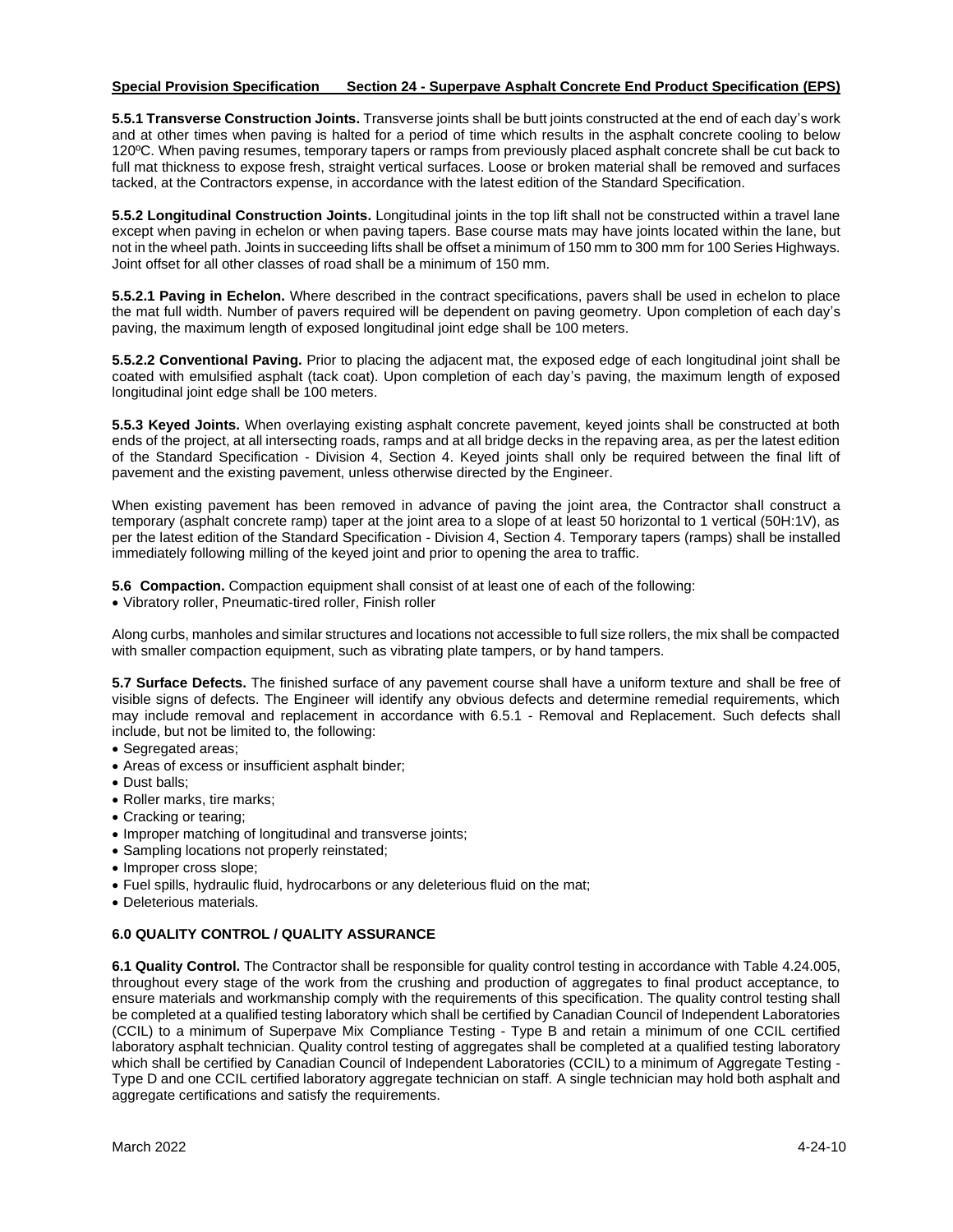At no time, will the Engineer issue instructions to the Contractor as to setting of dials, gauges, scales and meters. However, the Engineer may advise the Contractor against the continuance of any operations or sequences of operations which may result in non-compliance with specification requirements.

The Contractor shall also be responsible for Quality Control testing of asphalt concrete patching mix used within the limits of the Contract. Asphalt concrete patching mix shall not be considered as part of a Lot; however, QC records and documentation shall be made available in accordance with 6.1.2 - Sampling and Test Results.

**6.1.1 Quality Control Inspection Testing Plan (ITP).** Following award of Contract, and at least 10 (ten) working days prior to commencement of asphalt concrete aggregate production, the Contractor shall submit, in writing to the Engineer, an ITP covering all phases of the contract performance, including the name of the party retained to prepare the ITP.

The ITP shall include, but not be limited to, identification and description of inspection and required test procedures to be used to fulfill the conditions of the Contract and supporting documentation to verify CCIL certification of laboratory and staff for QC testing. The ITP shall be sufficiently comprehensive and detailed to assure the Engineer of the Contractor's willingness and ability to control the construction production and processes. Once accepted by the Engineer the plan becomes a part of the Contract and shall be enforced accordingly. Any changes to the ITP shall be communicated to the Engineer in advance of the change and shall include information regarding mobile laboratories location, laboratory equipment, and staff changes. Failure to notify CCIL and the Engineer of changes affecting certification shall result in the loss of the right to appeal until notification and approval is obtained.

If the Contractor elects to take loose samples from the roadway, the ITP shall describe the sampling procedure in sufficient detail to ensure that the affected area is kept to a minimum. The method used to reinstate the sample area shall be outlined such that the resulting mix is uniform, non-segregated, and well compacted. Test methods, sampling and minimum frequency of testing are shown in Table 4.24.5.

The Engineer will provide written approval of the ITP within 5 (five) working days of receiving the same. The Contractor shall be required to update and resubmit the ITP to the Engineer for approval, as conditions or changes warrant.

**6.1.2 Sampling and Test Results.** Where specified, random sampling procedures shall be followed, and where no specific random sampling procedure is specified, the sampling procedure shall be as identified by the Contractor in the ITP. The Contractor shall be responsible for the interpretation of the test results and the determination of any action to be taken to ensure that all materials and work conform to the requirements of the Contract.

**The Contractor shall maintain all QC records and documentation. Results of all QC testing carried out in accordance with Table 4.24.5 shall be provided to the Engineer and Highway Construction Services within 24 hours of testing. All QC documentation shall always be made available for inspection by other Department personnel during the course of the Contract.**

At the end of the construction season, and no later than January 31 of the following year, the Contractor shall provide the Engineer with a final report detailing all quality control test data. The report shall be provided in an electronic format approved by the Department. A copy shall also be provided to the Department's Highway Construction Services Division, Miller Lake.

**6.2 Quality Assurance.** Quality Assurance (QA) will be the responsibility of the Department. In addition to QA testing used to determine unit price adjustments, the Department may, at its sole discretion, examine, inspect or test any aspect of the Contractor's work as deemed appropriate. Such inspections and testing shall not relieve the Contractor of their responsibilities for quality control.

**6.2.1 Sampling.** Random sample locations (loose samples and core samples) for QA testing will be generated by the Engineer for each Lot and trial mix. For the trial mix, a minimum of 3 (three) random loose sample will be taken for QA testing (i.e. for determination of maximum theoretical density).

All QA samples shall be taken and labeled by the Contractor in the presence of the Engineer (or designated representative). Cores damaged during sampling or handling shall be discarded and new samples shall be taken immediately adjacent (within 300 mm) to the original sample location. The Engineer (or designated representative) will be responsible for transporting the samples to the Department representative's laboratory.

Neither loose nor core samples will be taken from small areas such as tapers, aprons, bridge approaches, areas of handwork, gores, and asphalt mix used for isolated leveling and repair of failed areas, however, the tonnage contained therein will be included in the Lot.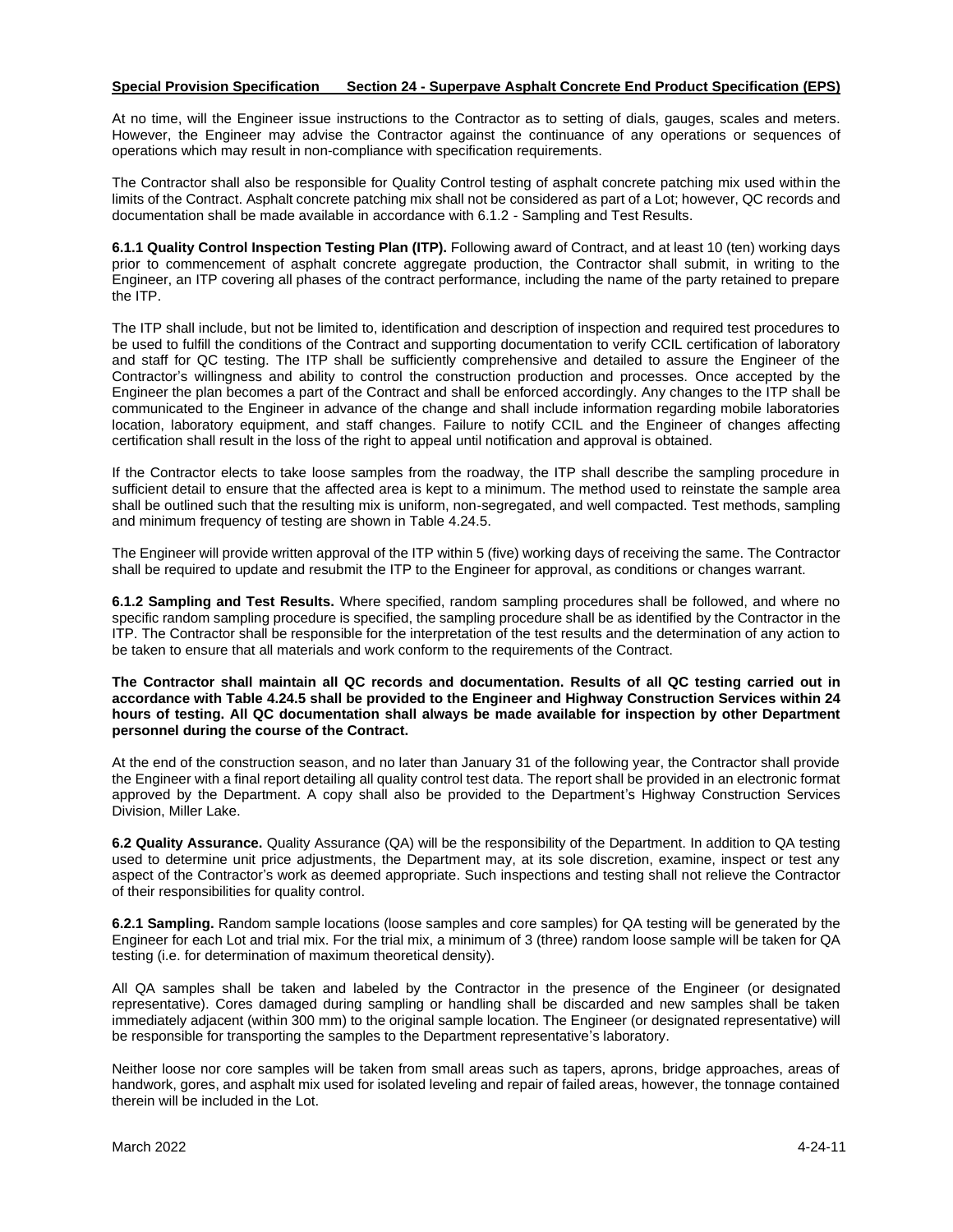Random samples will not be taken in areas of obvious surface defects as indicated in 5.7 - Surface Defects. These areas will be marked and repaired in accordance with 6.5.1 - Removal and Replacement.

**6.2.2 Sample Testing.** Unless otherwise specified, QA samples will be tested in accordance with the latest edition of the test methods outlined in Table 4.24.6.

**6.2.3 Asphalt Binder Content and Gradation.** The asphalt concrete mix shall be sampled using the procedure as outlined in NSDPW-TM5 (latest edition). The number of loose samples per Lot shall be as defined in 1.1.5 - Lot. The sample location shall be selected as follows:

Under Work Categories 1 through 3, a random tonnage sample will be determined by the Engineer. The Engineer will provide the Contractor with approximately two hours advance notice of loose sampling requirements, based on projected tonnage/production rates. Under Work Category 4, a loose sample will be taken at the midpoint of the Lot.

Each sample will be split into 2 (two) equal portions. One portion will be tested and the other will be set aside in the event that a re-test is required. The mean of the deviations for the Lot will be evaluated for acceptance and rejection requirements as indicated in Table 4.24.7.

**6.2.4 Asphalt Air Void Content.** The asphalt concrete mix shall be sampled using the procedure as outlined in NSDPW-TM5 (latest edition). The number of loose samples per Lot shall be as defined in 1.1.5 - Lot. The sample location shall be selected as follows:

Under Work Categories 1 through 3, a random tonnage sample will be determined by the Engineer. The Engineer will provide the Contractor with approximately two hours advance notice of loose sampling requirements, based on projected tonnage/production rates. Under Work Category 4, a loose sample will be taken at the midpoint of the Lot.

Each sample will be split into 2 (two) equal portions. One portion will be tested and the other will be set aside in the event that a re-test is required. The mean of the deviations for the Lot will be evaluated for acceptance and rejection requirements as indicated in Table 4.24.7.

**6.2.5 VMA Content.** The asphalt concrete mix shall be sampled using the procedure as outlined in NSDPW-TM5 (latest edition). The number of loose samples per Lot shall be as defined in 1.1.5 - Lot. The sample location shall be selected as follows:

Under Work Categories 1 through 3, a random tonnage sample will be determined by the Engineer. The Engineer will provide the Contractor with approximately two hours advance notice of loose sampling requirements, based on projected tonnage/production rates. Under Work Category 4, a loose sample will be taken at the midpoint of the Lot.

Each sample will be split into 2 (two) equal portions. One portion will be tested and the other will be set aside in the event that a re-test is required. The average for the Lot will be evaluated for acceptance and rejection requirements as indicated in Table 4.24.7.

**6.2.6 Asphalt Density.** Lots and trial mix areas will be divided into segments of approximately equal quantity. The number of segments will correspond to the Work category of the Work. Core samples will be taken from the roadway in locations designated by the Engineer.

Coring locations for each Lot will be selected as follows:

The Engineer will provide the Contractor with sample locations (station and offset) following placement of all asphalt concrete within a given Lot or trial mix area. Where traffic control conditions warrant, consideration will be given to providing random core sample locations for a given mat (i.e. before all asphalt concrete for the Lot has been placed).

For the trial mix, a minimum of 3 (three) random core samples will be taken for QA thickness and density testing.

Two QA core samples will be taken at each random sample location. One core sample will be used for initial QA testing and the other core sample will be set aside in the event it is required for appeal testing.

Cores will not be taken within 150 mm of the pavement edge or longitudinal joint, nor closer than 6 m to a transverse joint. Cores shall not be taken within 10 m of a loose sample location. Cores will be obtained a minimum of 12 hours and a maximum 24 hours after the placement of the asphalt concrete. The Contractor will have the option of using dry ice to obtain the cores earlier than 12 hours after placement.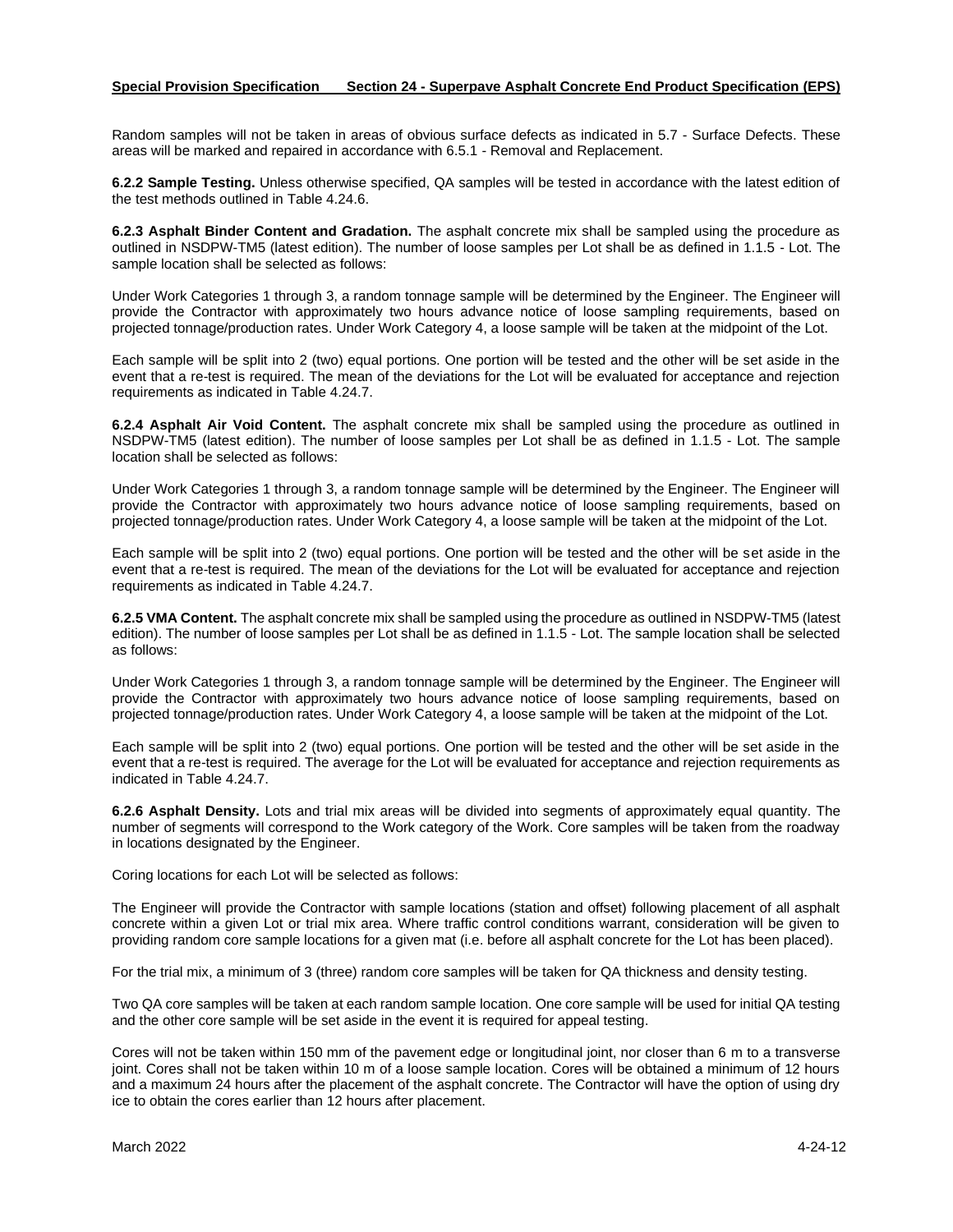The Engineer may use discretion in relocating random core locations that fall within areas of severe vertical curvature (ie. base or crest of a hill).

The percent compaction for each core sample shall be determined using the individual core density and the average maximum theoretical density for the Lot. The sample mean of the Lot or trial mix density result will be evaluated for Acceptance and Rejection requirements as indicated in Table 4.24.7.

**6.2.7 Thickness.** The asphalt concrete will be placed in lifts at the prescribed thickness as per the contract specifications and/or as directed by the Engineer. The pavement thickness will be determined from the cores obtained in 6.2.6 - Asphalt Density.

The Engineer may use discretion in relocating random core locations that fall within areas of severe vertical curvature (ie. base or crest of a hill).

The maximum thickness for a Lot shall be determined on a segment-by-segment basis, corresponding to tonnagebased coring segments. Individual thickness results will be evaluated for Acceptance and Rejection requirements as indicated in Table 4.24.7. If the maximum thickness does not meet the requirements of Table 4.24.7, the tonnage in excess of the calculated amount will be subtracted from the lot tonnage as determined by weigh tickets.

**6.2.8 Performance Graded Asphalt Binder (PGAB) Sampling.** PGAB samples shall be obtained and packaged as follows:

One PGAB sample shall be obtained per 5000 t of asphalt concrete mix produced by the Contractor, on a random basis, as determined by the Engineer. The Engineer may opt to request one random sample per day. Samples shall be a minimum size of one liter and shall be taken from the Contractor's storage tank in accordance with ASTM D140.

Contractors shall ensure that their asphalt storage tank(s) are equipped with sampling spigots. The samples shall be labeled with the contract number, date, time, grade and type of PGAB, supplier, refinery, and the name and the proportions of any additives added to the PGAB.

It will be the Engineer's responsibility to submit PGAB samples for quality assurance testing (to the Consultant under contract with NSDPW for Bituminous Testing) in accordance with the latest edition of the Standard Specification Division 4 Section 2.

**6.2.9 Smoothness.** The smoothness of the finished surface (top lift) of the pavement shall be measured by the Department, using a Class 1 Inertial Laser Profiler, in accordance with the latest edition of the Standard Specification - Appendix H. Price adjustments for International Roughness Index (IRI), Localized Roughness and Mandatory Penalty will be as per Appendix H of the Standard Specification unless otherwise indicated in the contract documents.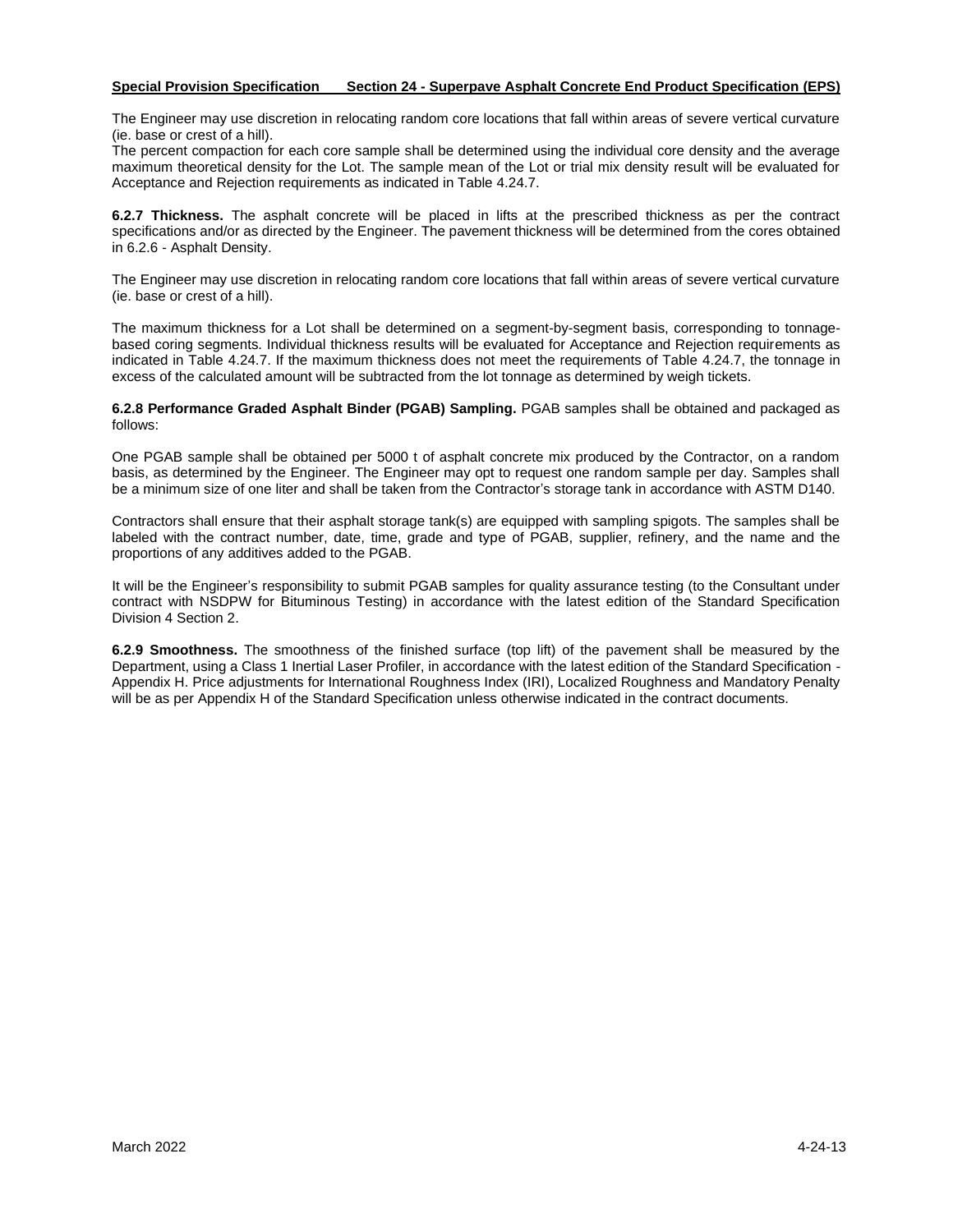| <b>Series</b>          | <b>Tests</b>                                                                                                                                                                                           | <b>Standard</b>                         | <b>Minimum Frequency</b>                                          |
|------------------------|--------------------------------------------------------------------------------------------------------------------------------------------------------------------------------------------------------|-----------------------------------------|-------------------------------------------------------------------|
|                        | <b>Aggregate Characteristics</b>                                                                                                                                                                       |                                         |                                                                   |
|                        | Sampling<br>1.                                                                                                                                                                                         | ASTM D75                                |                                                                   |
|                        | <b>Sieve Analysis</b><br>2.                                                                                                                                                                            | ASTM C117 &C136                         | Preliminary Testing & Series B                                    |
|                        | Soundness (NaSO <sub>4</sub> )<br>3.                                                                                                                                                                   | ASTM C88                                | Preliminary Aggregate Tests                                       |
|                        | Los Angeles Abrasion<br>4.                                                                                                                                                                             | ASTM C131                               | <b>Preliminary Testing &amp; Series B</b>                         |
|                        | 5. Micro-Deval (Coarse and Fine<br>Aggregate)                                                                                                                                                          | ASTM D6928 & D7428                      | Preliminary Testing & Series B                                    |
|                        | 6. Petrographic Number                                                                                                                                                                                 | <b>NSDPW TM-2</b>                       | Preliminary Testing & Series B                                    |
|                        | Flat & Elongated Particles (4:1)<br>7.                                                                                                                                                                 | <b>ASTM D4791</b>                       | Preliminary Testing & Series B                                    |
| А                      | 8. Specific Gravity and Absorption,<br>Coarse Aggregate                                                                                                                                                | ASTM C127                               | Preliminary Testing & Series B                                    |
|                        | 9. Specific Gravity and Absorption, Fine<br>Aggregate                                                                                                                                                  | ASTM C128 <sup>(1)</sup>                | Preliminary Testing & Series B                                    |
|                        | 10. Fine Aggregate Angularity <sup>(2)</sup>                                                                                                                                                           | AASHTO T304                             | Preliminary Testing & Series B                                    |
|                        | 11. Sand Equivalent                                                                                                                                                                                    | <b>ASTM D2419</b>                       | Preliminary Testing & Series B                                    |
|                        | 12. Fractured Particles                                                                                                                                                                                | <b>ASTM D5821</b>                       | <b>Preliminary Testing &amp; Series B</b>                         |
|                        | 13. Stripping Test                                                                                                                                                                                     | AASHTO T283 (visual by<br><b>NSDPW)</b> | <b>Preliminary Aggregate Tests</b><br>(per mix design) & Series B |
|                        | 14. Absorption                                                                                                                                                                                         | ASTM C127                               | <b>Preliminary Testing &amp; Series B</b>                         |
|                        | 15. RAP Materials                                                                                                                                                                                      | <b>NSDPW TM-13</b>                      | Preliminary Testing & Series B                                    |
| <b>Series</b>          | <b>Tests</b>                                                                                                                                                                                           | <b>Standard</b>                         | <b>Minimum Frequency</b>                                          |
| в                      | <b>Aggregate Characteristics</b>                                                                                                                                                                       |                                         |                                                                   |
| $B -$                  | 1.<br>Sampling                                                                                                                                                                                         | ASTM D75                                |                                                                   |
| Crushing               | Sieve Analysis (Crushed)<br>2.                                                                                                                                                                         | ASTM C117 &C136                         | 2 coarse & fine agg. / Lot                                        |
|                        | Sieve Analysis (Natural/Blend Sand)<br>3.                                                                                                                                                              | ASTM C117 &C136                         | One per 300 tonnes                                                |
|                        | <b>Fractured Particles</b><br>4.                                                                                                                                                                       | <b>ASTM D5821</b>                       | One per 1000 tonnes                                               |
|                        | Flat & Elongated Particles (Coarse)<br>5.                                                                                                                                                              | ASTM D4791                              | One per 5000 tonnes                                               |
| $B - Mix$<br>Productio | Specific Gravity and Absorption,<br>6.<br>Coarse Aggregate                                                                                                                                             | ASTM C127                               | One per 5000 tonnes HMA (5)                                       |
| n                      | 7. Specific Gravity and Absorption, Fine<br>Aggregate                                                                                                                                                  | ASTM C128 <sup>(1)</sup>                | One per 5000 tonnes HMA (5)                                       |
|                        | Fine Aggregate Angularity <sup>(2)</sup><br>8.                                                                                                                                                         | AASHTO T304                             | One per 20000 tonnes HMA                                          |
|                        | Sand Equivalent<br>9.                                                                                                                                                                                  | <b>ASTM D2419</b>                       | One per 20000 tonnes HMA                                          |
|                        | 10. Micro-Deval (Coarse and Fine<br>Aggregate)                                                                                                                                                         | ASTM D6928 & D7428                      | One per 20000 tonnes HMA                                          |
|                        | 11. Los Angeles Abrasion                                                                                                                                                                               | ASTM C131                               | One per 20000 tonnes HMA                                          |
|                        | 12. Stripping Test (Field Samples)                                                                                                                                                                     | AASHTO T283 (visual by<br>NSDPW)        | One per 20000 tonnes HMA                                          |
|                        | 13. RAP Materials                                                                                                                                                                                      | <b>NSDPW TM-13</b>                      | One per 5000 tonnes HMA (5)                                       |
|                        | (1) P75 µm material shall be removed prior to determining the specific gravity of the fine aggregate.                                                                                                  |                                         |                                                                   |
|                        | (2) Applies to all fine aggregate.<br>(5) Sample every 5000 tonnes HMA and test every 10000 tonnes HMA. QA companion samples to be delivered to QA<br>consultant central laboratory in case of appeal. |                                         |                                                                   |
|                        | <b>Cold Feed</b>                                                                                                                                                                                       |                                         |                                                                   |
|                        | Sampling<br>1.                                                                                                                                                                                         | ASTM D75                                |                                                                   |
|                        | 2. Sieve Analysis (Combined                                                                                                                                                                            |                                         |                                                                   |
| C                      | Gradation)                                                                                                                                                                                             | ASTM C117 &C136                         | 2 per Lot                                                         |
|                        | Aggregate Moisture Content<br>3.                                                                                                                                                                       | ASTM D2216                              | 2 per Lot                                                         |
|                        | <b>Hot Bin (Batch Plants)</b>                                                                                                                                                                          |                                         |                                                                   |
|                        | Sampling<br>1.                                                                                                                                                                                         | ASTM D75                                |                                                                   |
|                        | Sieve Analysis<br>2.                                                                                                                                                                                   | ASTM C117 & C136                        | As required                                                       |

# **Table 4.24.5 - Quality Control Testing Requirements**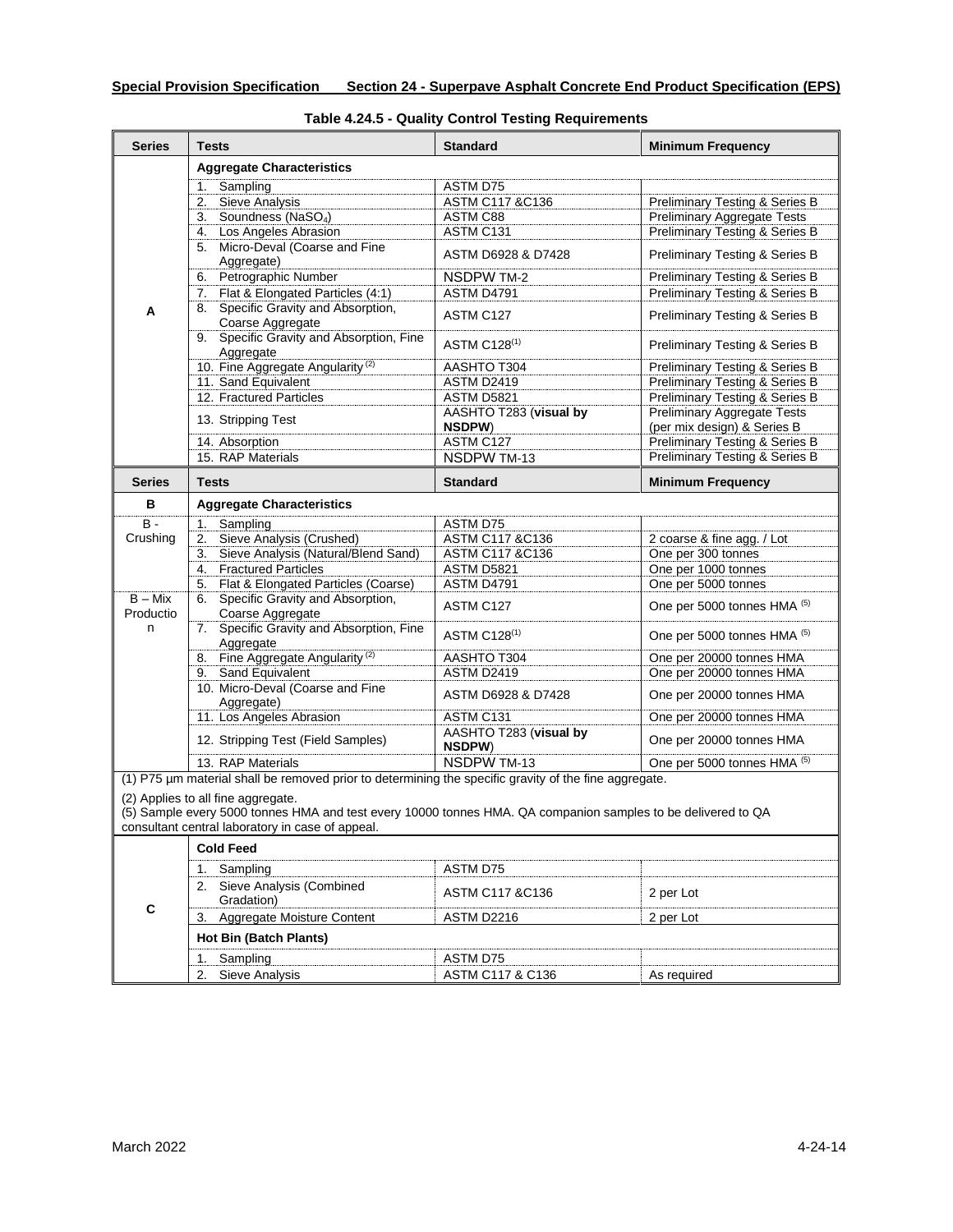|   | <b>Plant Inspection</b>                                                                                                  |                        |                                                                 |
|---|--------------------------------------------------------------------------------------------------------------------------|------------------------|-----------------------------------------------------------------|
|   | 1. Verification that Asphalt Cement<br>Delivery Pipe location is in<br>accordance with manufacturer's<br>recommendations | AASHTO M156            | Initial set-up, and following<br>changes in plant configuration |
|   | 2. Asphalt Binder                                                                                                        | Division 4, Section 2  | 1 per 5000 tonnes or 1 per Lot                                  |
| D | <b>Mix Testing</b>                                                                                                       |                        |                                                                 |
|   | Mix Asphalt Binder Content <sup>(3)</sup>                                                                                | ASTM D2172, ASTM D6307 | 3 tests per Lot                                                 |
|   | Extracted Aggregate Sieve Analysis <sup>(3)</sup>                                                                        | ASTM D5444             | 3 tests per Lot                                                 |
|   | Mix Moisture Content <sup>(3)</sup><br>3.                                                                                | AASHTO T329            | 2 tests per Lot                                                 |
|   | Forming Gyratory Specimens <sup>(3)</sup><br>4.                                                                          | AASHTO T312            | 3 tests per Lot                                                 |
|   | Maximum Theoretical Density <sup>(3)</sup><br>5.                                                                         | ASTM D2041             | 3 tests per Lot                                                 |
|   | Bulk Relative Density <sup>(3)</sup>                                                                                     | ASTM D2726             | 3 tests per Lot                                                 |
|   | <b>Other Related Tests</b>                                                                                               |                        |                                                                 |
|   | 1. Bulk Relative Density                                                                                                 | ASTM D2726             | Each core or briquette                                          |
|   | Void Calculations, Cores or Formed<br>2.<br>Specimens <sup>(4)</sup>                                                     | ASTM D2726             | Each core or briquette                                          |
|   | Temperatures (plant and road)<br>3.                                                                                      |                        | 5 per day per location                                          |
| F | Sampling of Bituminous Mixes (for<br>4.<br>Compaction)                                                                   | ASTM D2726             | 3 per Lot or as specified                                       |
|   | Density of Bituminous Concrete (by<br>5.<br>Nuclear or Electromagnetic Methods)                                          | ASTM D2950 or D7113    | 1 per hour                                                      |
|   | Random Test Site Locations<br>6.                                                                                         | <b>ASTM D3665</b>      | Each Lot                                                        |
|   | Correction Factors, Nuclear<br>7.<br>Moisture-Density Measurement                                                        | ASTM D2950 or D7113    | Once per contract or as required                                |

(3) Under Work Category 4, the minimum frequency of testing shall be two tests per Lot. Conditions may warrant an increase in the frequency of any of the quality control tests. The decision, arrangements and costs for which, are the responsibility of the Contractor.

(4) If two consecutive air void results fall outside the specified limits, the Contractor shall stop production. Prior to continuing production, the Contractor shall provide the Engineer with written details of what measures have been taken to improve the properties of the mix. The Contractor shall not continue production until such time that the Engineer has issued written approval to do so. Failure on the part of the Contractor to adhere to this requirement, may result in the portion of the Lot affected being ineligible for payment.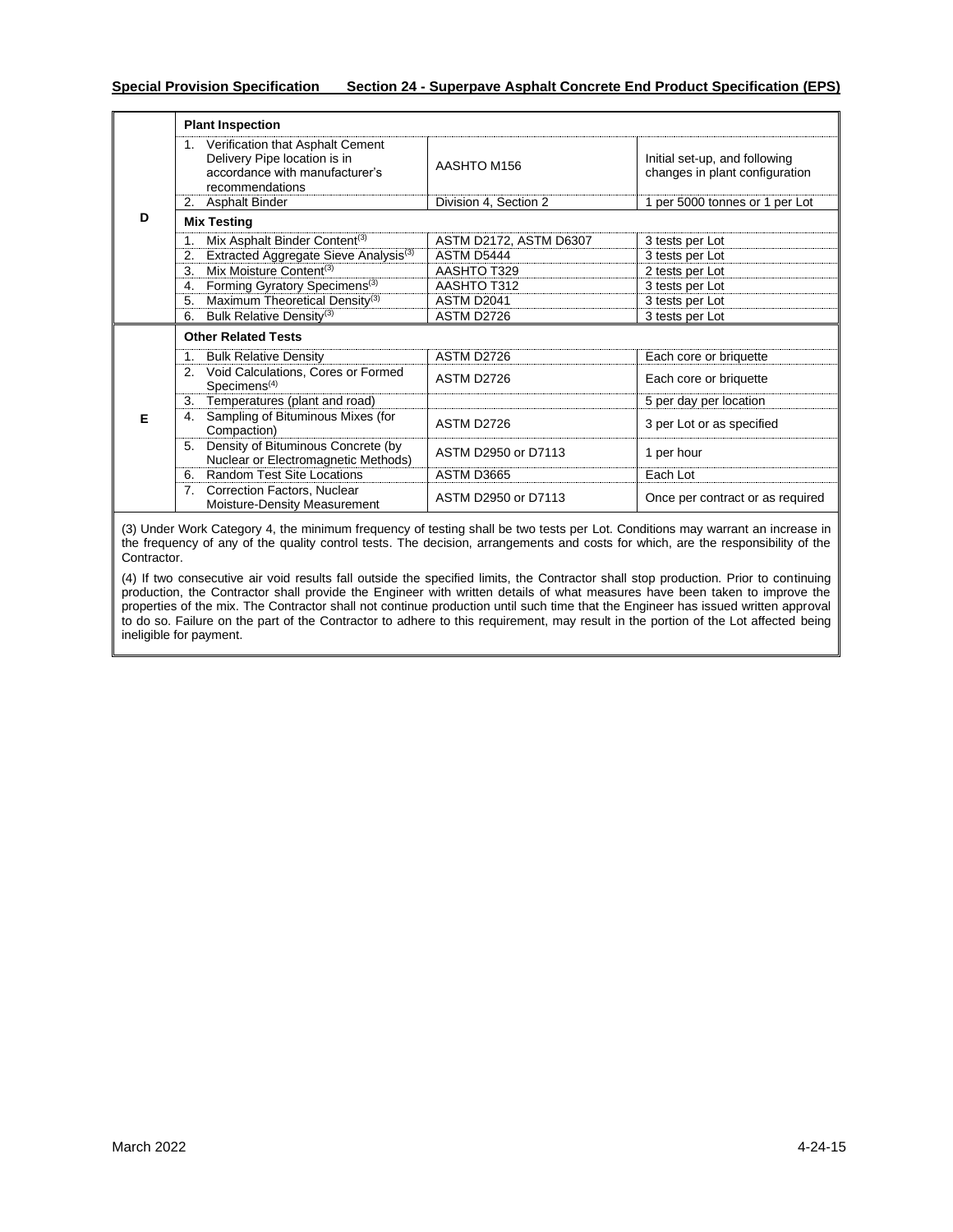| <b>Test Description</b>                                      | <b>Test Method</b>         |
|--------------------------------------------------------------|----------------------------|
| <b>Sampling Mixes</b>                                        | <b>NSDPW-TM5</b>           |
| Coring                                                       | <b>ASTM D5361</b>          |
| Sieve Analysis of Extracted<br>Aggregate                     | ASTM D5444                 |
| <b>Bulk Relative Density</b>                                 | ASTM D2726                 |
| <b>Theoretical Maximum Relative</b><br>Density               | ASTM D2041                 |
| Asphalt Content Determination by<br>Ignition Method          | ASTM D6307 - Test Method A |
| <b>Asphalt Content Extraction by</b><br>Solvent Method       | ASTM D2172 - Test Method A |
| Voids Calculations, Asphalt Concrete<br>Specimens            | <b>ASTM D3203</b>          |
| Percent Compaction, Asphalt<br><b>Concrete Pavement</b>      | <b>ASTM D3203</b>          |
| Specific Gravity and Absorption,<br>Coarse Aggregate         | ASTM C127                  |
| Specific Gravity and Absorption, Fine<br>Aggregate           | ASTM C128                  |
| <b>Forming Gyratory Specimens</b>                            | AASHTO T312                |
| Moisture Content Asphalt Concrete<br><b>Mixes</b>            | AASHTO T329                |
| Random Sampling of Construction<br><b>Materials</b>          | ASTM D3665                 |
| <b>Thickness of Compacted Bituminous</b><br><b>Materials</b> | ASTM D3549                 |
| Performance Graded Asphalt Binder<br>(PGAB) Sampling         | ASTM D140                  |
| Asphalt Stripping (Lottman) Test                             | AASHTO T283                |

**6.2.10 Application Rate/Thickness and Cross Slope.** The Contractor shall place the asphalt concrete in lifts at the thickness and cross slope indicated in the contract specifications or as otherwise directed by the Engineer.

Tonnage, thickness and cross slope shall be evaluated on a Lot-by-Lot basis. Tonnage shall govern the maximum amount of asphalt concrete placed. The total tonnage placed in a Lot shall not exceed the quantity determined by the following calculations:

- (i) New Paving All Lifts (i.e. On Gravel, Pulverized or Recycled Asphalt Surfaces)
- [1.10 x (application rate) x (theoretical length) x (theoretical width)] ) 1000
- (b) Repaving (i.e. 1<sup>st</sup> Lift Over Existing Asphalt, Including Milled Surfaces):
- [1.15 x (application rate) x (theoretical length) x (theoretical width)] ) 1000
- (c) Repaving (i.e. 2nd Lift and Subsequent Lifts):
- $[1.10 \times (application\ rate) \times (theoretical\ length) \times (theoretical\ width)]$ ) 1000

The quantity in excess of the calculated amount will be subtracted from the Lot tonnage determined by weigh tickets. Cross slope shall govern the minimum specified tolerance of the lines and grades for the asphalt concrete. The specified cross slope shall be maintained within  $\pm 0.5\%$  ( $\pm 15$  mm when measured over 3.0 m, perpendicular to the centerline).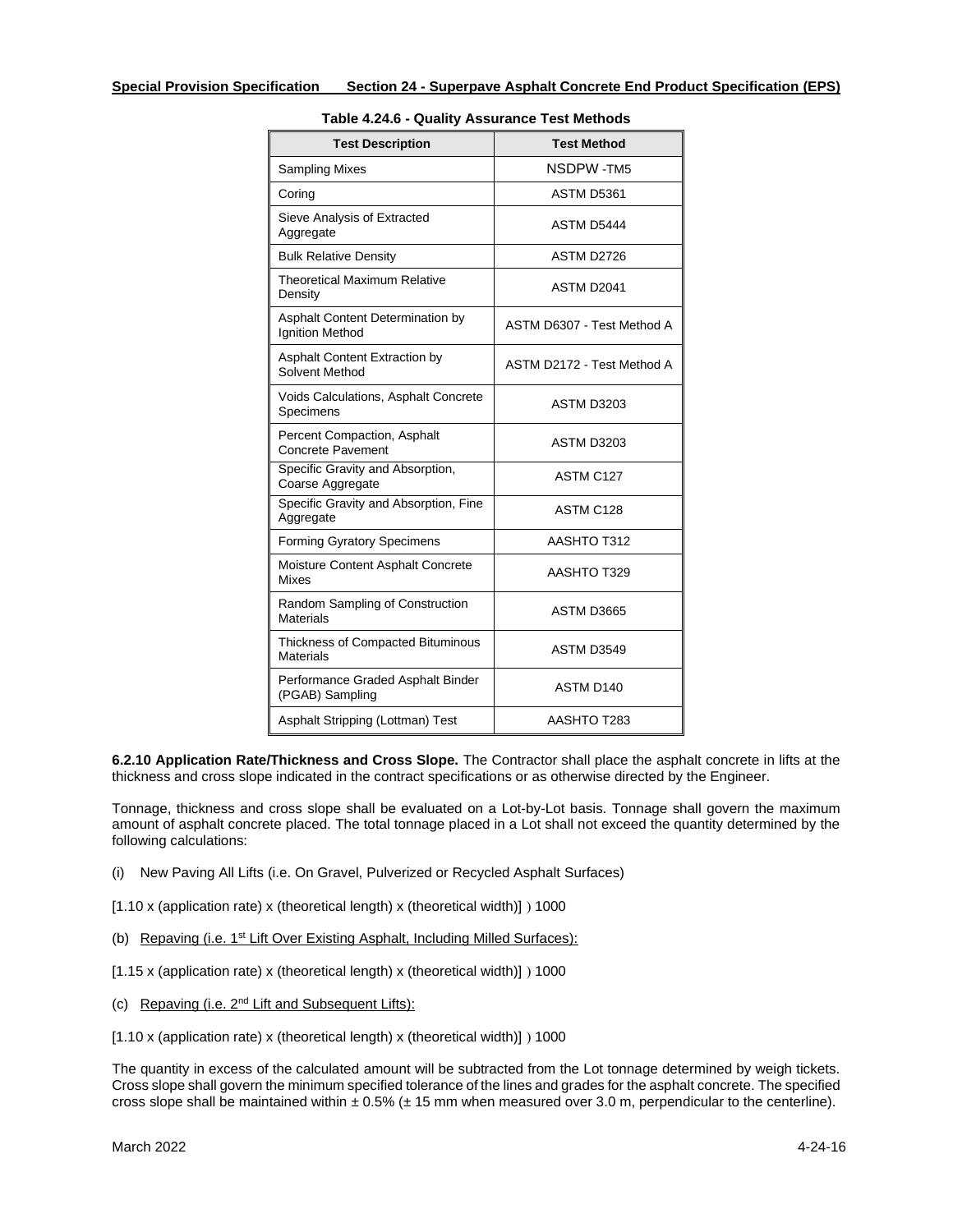**6.2.11 Reporting.** The Engineer will provide the Contractor with a copy of the results of QA testing within 1 (one) working day of their availability. Acceptance test results for a given Lot will not be reported to the Contractor until the quality control results for that Lot have been reported to the Engineer. Tests performed by the Engineer will not be considered to be quality control tests. If the Lot results for any one of the QA properties is outside the acceptance limits as listed in Table 4.24.4, the Lot will be evaluated in accordance with 6.4 - Analysis of Rejected Lots.

**6.3 Appeals.** The Contractor may appeal the results of QA testing for Density, Air Void Content, Asphalt Binder Content, VMA Content, Gradation, and Thickness for any rejected or penalized Lot. The Contractor may appeal the results of QA testing for Density, Air Void Content, VMA Content, and Thickness for any rejected or penalized trial mix. In the event of an appeal, the Contractor shall serve notice of appeal to the Engineer, in writing, within 48 hours of receipt of the QA test results.

In the event of an appeal request, the Contractor may request that that the Maximum Theoretical Density (MTD) be retested during the appeal of Density, Air Void Content, and/or VMA Content. The new values for MTD will be used in the calculations of all the Lot parameters affected. The new Lot test results shall be binding.

The Contractor may have a representative present during appeal testing. During the period of the testing, the Contractor's representative shall comment on anything concerning the testing which he or she does not consider to be valid and the Engineer will respond to all comments in order to resolve them.

Prior to leaving the testing laboratory any unresolved comments regarding the testing procedures are to be given to the Engineer in writing. Any comments, with respect to the testing procedures, which are made subsequent to the Contractor's representative leaving the laboratory will not be considered. The new Sample Mean or Mean of the Deviations, whichever the case may be, so obtained shall be binding on both the Contractor and the Department.

**6.3.1 Appeal of Individual Test Results.** The Contractor may appeal individual results of acceptance testing for the Asphalt Air Void Content, VMA Content, Asphalt Binder Content, and Gradation properties only. When an individual test result from a Lot is challenged, the validity of the test result in question will be determined in accordance with ASTM E178, Standard Practice for Dealing with Outlying Observations, using a "t" - test at a 5% significance level. Interpreting from ASTM E178, Table 1, the critical value is interpreted from the 2.5% significance level at the appropriate number of observations. If the outlier test procedure shows that the challenged test result is valid, then it will be used in the calculations. If the outlier test procedure shows that the challenged test result is not valid, then the test result will be discarded unless there is an obvious error in the calculations or in transposing of the numbers. If there is no obvious error, the referee sample will be tested by the Engineer. Regardless of the presence of outlying observations in the retested sample and remaining original results, the results from the referee sample will be binding on both the Contractor and the Department and will be used in the calculations. The results from the outlier testing will be used for any subsequent appeals. The referee sample shall be tested for the following mix properties: Air Void Content, Asphalt Binder Content, Gradation, and Maximum Theoretical Density, in the event that the results are needed for additional appeals, if required. A new Mean of the Deviations, for the combined test results, will be determined and this value will be used for acceptance and unit price adjustments.

**6.3.2 Appeal of Test Results for the Entire Lot.** The Contractor may appeal the entire Lot QA test results for the Asphalt Air Void Content, VMA Content, Asphalt Binder Content, Gradation, and Thickness properties for any rejected or penalized Lot only once. Appeal of test results for the entire Lot will only be considered if just cause can be shown by the Contractor that the acceptance test results are not representative of the product placed. If the Contractor's quality control test results indicate greater deviations from the JMF than the quality assurance test results, no appeal will be allowed.

**6.3.2.1 Appeal of Lot Asphalt Binder Content and Gradation.** If the Lot Asphalt Binder Content, and/or Gradation is appealed, the Engineer will submit the referee samples obtained in 6.2.3 - Asphalt Binder Content and Gradation, for testing at the Department representative's laboratory. All original test results of the property appealed will not be considered. Only the new test results from the appeal will be used.

**6.3.2.2 Appeal of Lot or Trial Air Void Content.** If the Lot or Trial Air Void Content, is appealed, the Engineer will submit the referee samples obtained in 6.2.4 - Asphalt Air Void Content, for testing at the Department representative's laboratory. All original test results of the property appealed will not be considered. Only the new test results from the appeal will be used.

**6.3.2.3 Appeal of Lot or Trial VMA Content.** If the Lot or Trial VMA Content, is appealed, the Engineer will submit the referee samples obtained in 6.2.5 - Asphalt VMA Content, for testing at the Department representative's laboratory. All original test results of the property appealed will not be considered. Only the new test results from the appeal will be used.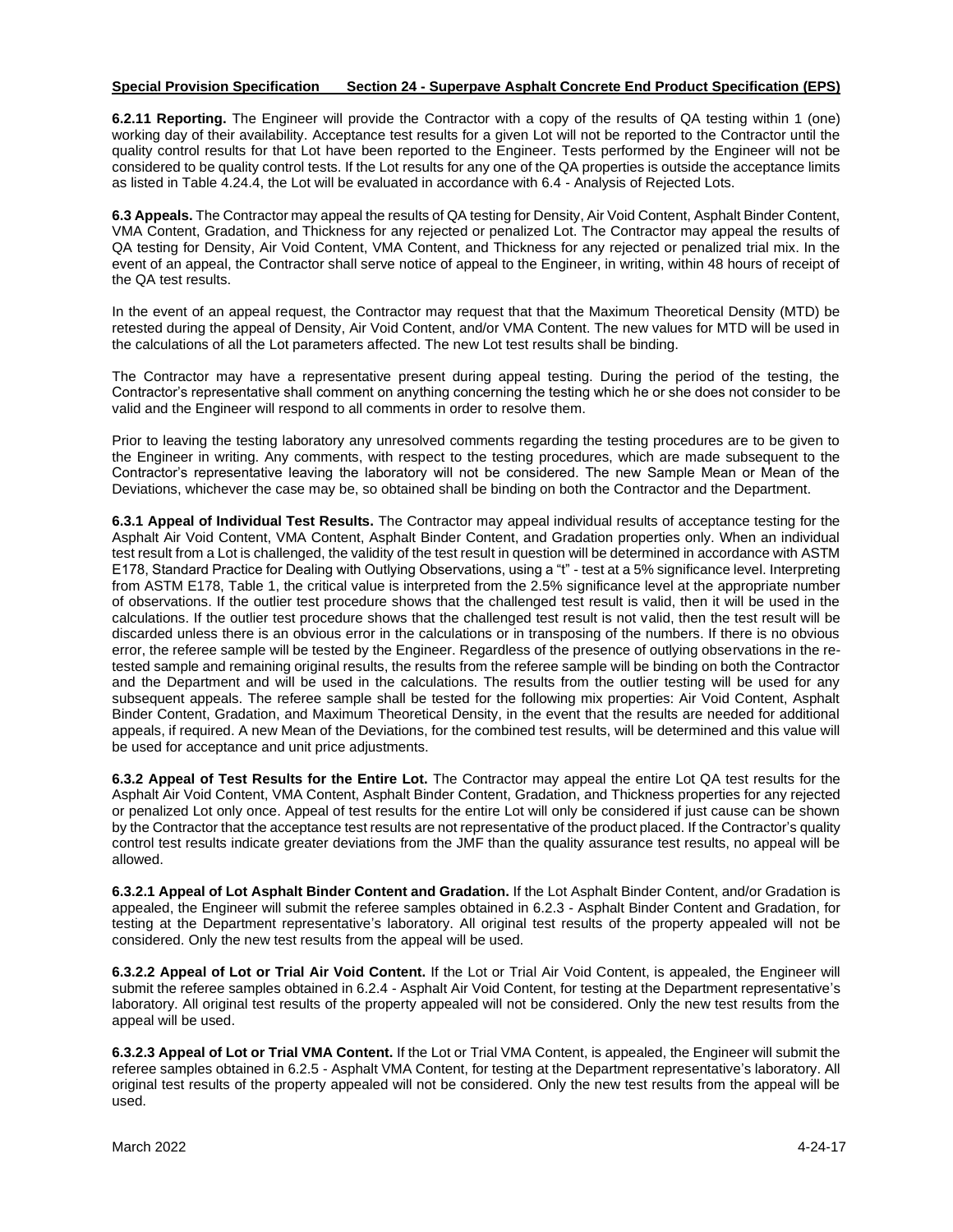**6.3.2.4 Appeal of Lot or Trial Mix Density.** If the Lot or Trial Mix Density is appealed, the Engineer will submit the appeal core samples obtained in 6.2.6 - Asphalt Density, for testing at the Department representative's laboratory.

The appeal test results shall be final and binding and shall supersede original test results.

**6.3.2.5 Appeal of Lot or Trial Mix Thickness.** If the Lot or Trial Mix thickness is appealed, the Engineer will submit the appeal core samples obtained in 6.2.6 - Asphalt Density, for testing at the Department representative's laboratory. The test results from the original Lot will be discarded and superseded by the test results for the appeal samples. For thickness appeals under Work Category 1 and Work Category 2, four (4) of the five (5) test results shall meet or exceed the lift thickness tolerance specified in Table 4.24.7. For Work Category 3, all test results shall meet or exceed the lift thickness tolerance.

**6.3.3 Payment of Appeal Testing Costs.** If the new test results after the appeal process indicate that a penalty no longer applies, then the testing costs incurred by the Department during the appeal process for that Lot shall be borne by the Department. The Contractor shall be responsible for any other costs that they may incur.

If the new test results after the appeal process verify that a unit price adjustment or rejection remains valid for that Lot, the sampling and testing costs incurred by the Department during the appeal procedure shall be charged to the Contractor, as outlined in Table 4.24.10. The Contractor is responsible for any other costs that they may incur.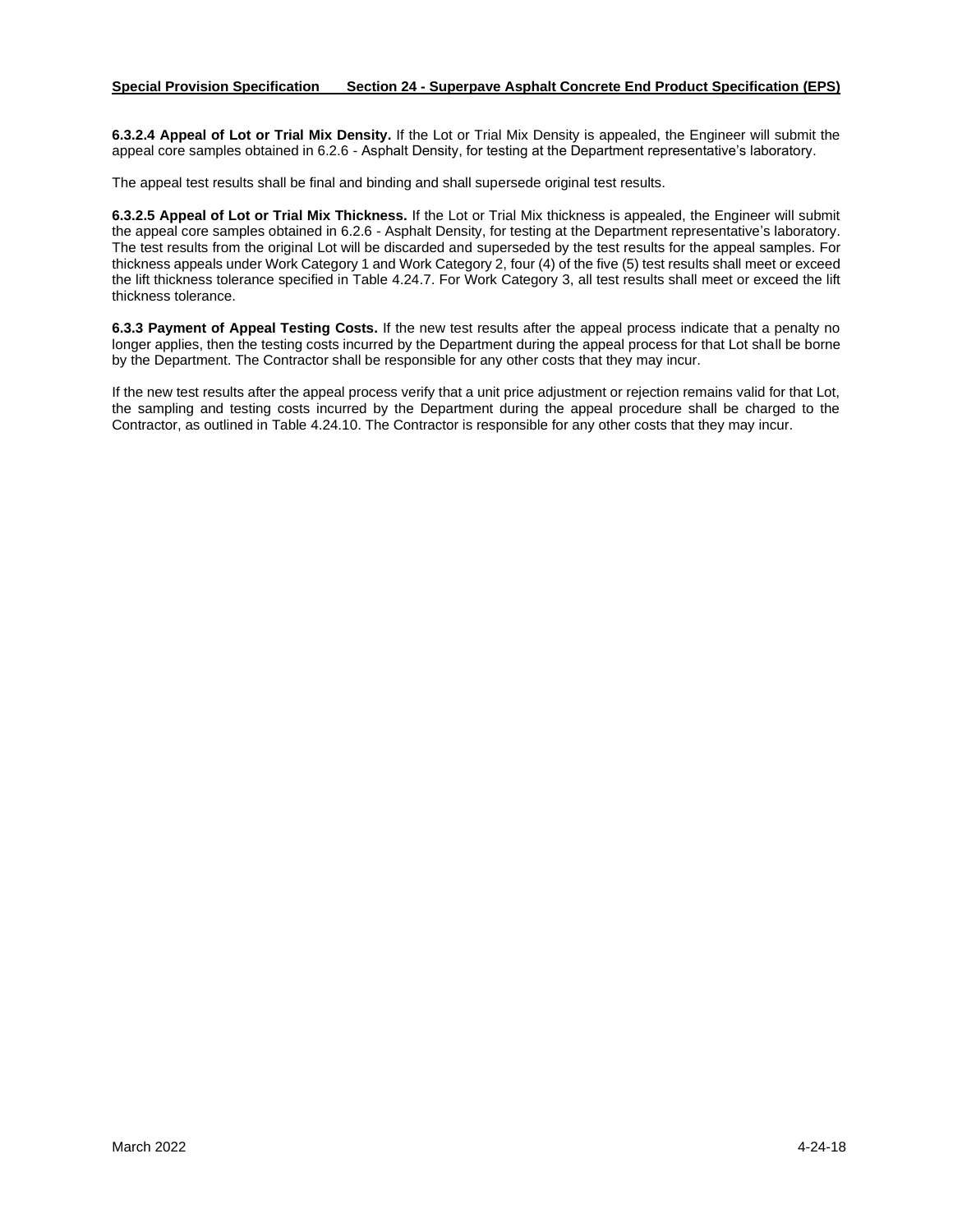|                                                                      |               | Repair/Replace                                                              |                |         |  |  |
|----------------------------------------------------------------------|---------------|-----------------------------------------------------------------------------|----------------|---------|--|--|
|                                                                      | Full          | Increased                                                                   | Reduced        | Reject  |  |  |
|                                                                      |               | Density (%)Theoretical Maximum Relative (Sample Mean)                       |                |         |  |  |
| Lot                                                                  | 92.5 to 93.0  | >93.0                                                                       | $89.0 - 92.4$  | < 89.0  |  |  |
|                                                                      |               | Asphalt Binder Content (%) (Mean of the Deviations of the Lot from the JMF) |                |         |  |  |
| Type A-HF, B-HF                                                      | $0.0 - 0.40$  | N.A.                                                                        | $0.41 - 0.70$  | >0.70   |  |  |
| Type C-HF                                                            | $0.0 - 0.30$  | N.A.                                                                        | $0.31 - 0.55$  | >0.55   |  |  |
| Type D-HF, E-HF                                                      | $0.0 - 0.30$  | N.A.                                                                        | $0.31 - 0.55$  | >0.55   |  |  |
|                                                                      |               | Air Voids (%) (Mean of the Deviations of the Lot from the Target of 4%)     |                |         |  |  |
| All Types                                                            | $0.0 - 1.00$  | N.A.                                                                        | $1.01 - 2.00$  | >2.00   |  |  |
| VMA (%) (Average Deviation of the Lot from Mix Type Specified Value) |               |                                                                             |                |         |  |  |
| Type A-HF                                                            | 11.50 - 12.99 | $\geq 13.0$                                                                 | 10.50 - 11.49  | < 10.50 |  |  |
| Type B-HF                                                            | 12.50 - 13.99 | $\geq 14.0$                                                                 | 11.50 - 12.49  | < 11.50 |  |  |
| Type C-HF                                                            | 13.50 - 14.99 | $\geq 15.0$                                                                 | 12.50 - 13.49  | < 12.50 |  |  |
| Type D-HF                                                            | 14.50 - 15.99 | $\geq 16.0$                                                                 | 13.50 - 14.49  | < 13.50 |  |  |
| Type E-HF                                                            | 15.50 - 16.99 | $\geq 17.0$                                                                 | 14.50 - 15.49  | < 14.50 |  |  |
|                                                                      |               | Gradation (µm) (%) (Mean of the Deviations of the Lot from the JMF)         |                |         |  |  |
| Type A, B-HF (4750)                                                  | $0.00 - 6.00$ | N.A.                                                                        | $6.01 - 10.00$ | >10.00  |  |  |
| $-75$                                                                | $0.00 - 0.80$ | N.A.                                                                        | $0.81 - 1.50$  | >1.50   |  |  |
| Type C-HF (4750)                                                     | $0.00 - 5.00$ | N.A.                                                                        | $5.01 - 9.00$  | >9.00   |  |  |
| $-75$                                                                | $0.00 - 0.50$ | N.A.                                                                        | $0.51 - 1.20$  | >1.20   |  |  |
| Type D-HF, E-HF (4750)                                               | $0.00 - 5.00$ | N.A.                                                                        | $5.01 - 9.00$  | >9.00   |  |  |
| $-75$                                                                | $0.00 - 0.50$ | N.A.                                                                        | $0.51 - 1.20$  | >1.20   |  |  |

# **Table 4.24.7 - Acceptance and Rejection Requirements**

a) The Lot will be rejected if the average of the lot test results for the 4750 µm sieve size falls outside the gradation limits specified in Table 4.24.4.

b) The Lot payment will be reduced by \$5.00 per tonne, if the average of the Lot test results for the 75 µm sieve size exceeds, up to the maximum of 1.0%, the upper gradation limit specified in Table 4.24.4.

c) The Lot will be rejected if the average of the Lot test results for the 75 µm sieve size exceeds, by more than 1.0%, the upper gradation limit specified in Table 4.24.4.

| Thickness, % of the Number of Cores Taken Within Tolerance |        |      |      |       |
|------------------------------------------------------------|--------|------|------|-------|
| _ot                                                        | ≥75.0% | N.A. | N.A. | 75.0% |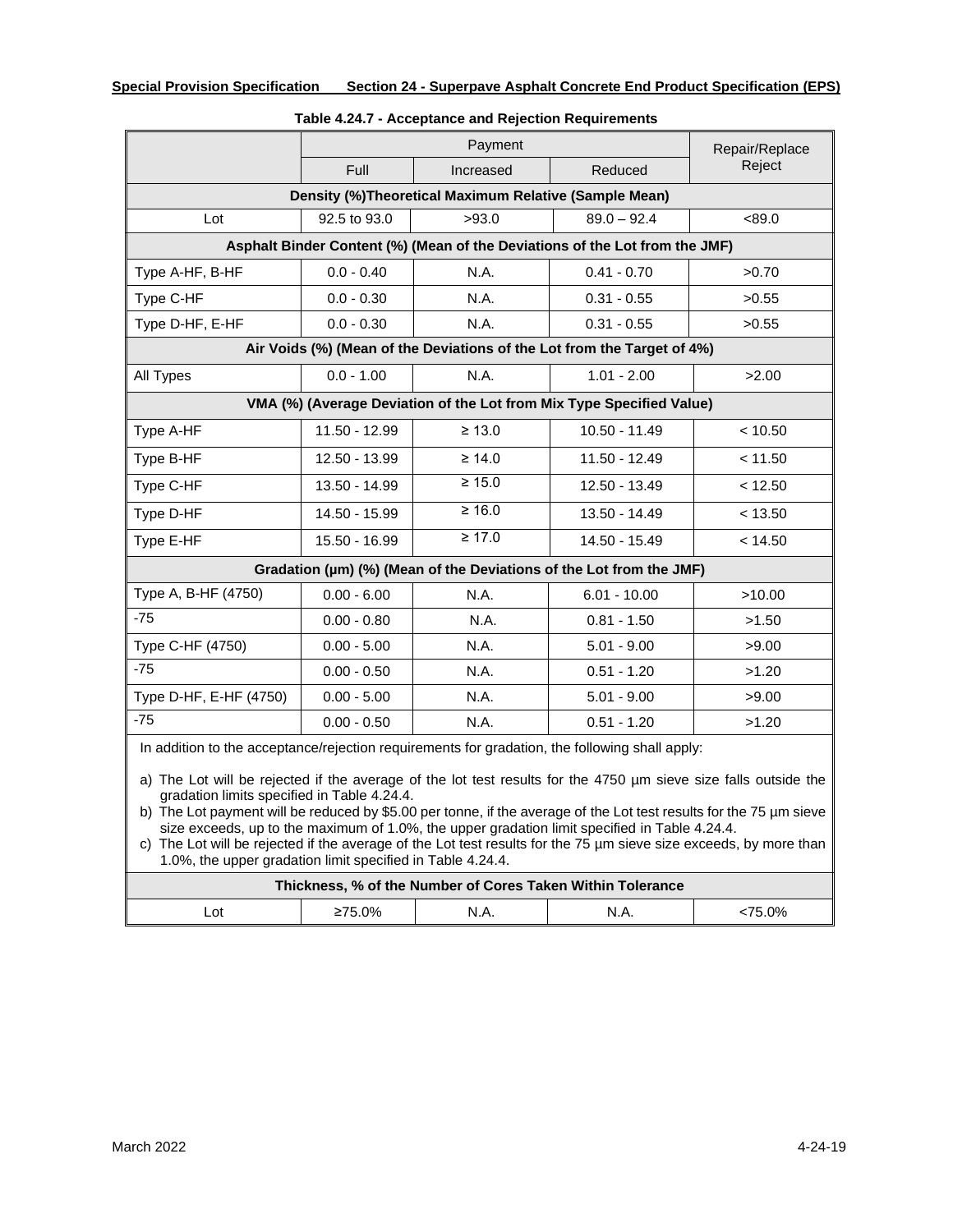New Paving All Lifts (i.e. On Gravel, Pulverized or Recycled Asphalt Surfaces): Minimum Lift Thickness Tolerance = 0.85 x specified thickness Maximum Lift Thickness Tolerance = 1.15 x specified thickness

Repaving (i.e. 1<sup>st</sup> Lift Over Existing Asphalt, Including Milled Surfaces): Minimum Lift Thickness Tolerance = 0.80 x specified thickness Maximum Lift Thickness Tolerance = 1.20 x specified thickness

Repaving (i.e. 2nd Lift and Subsequent Lifts): Minimum Lift Thickness Tolerance = 0.85 x specified thickness Maximum Lift Thickness Tolerance = 1.15 x specified thickness

If the Thickness for the first lift of asphalt concrete is less than the tolerance, and a second lift of asphalt concrete is to be placed under the Contract, the Contractor shall place the second lift of the asphalt concrete to achieve a thickness equivalent to the total combined thickness required. The total first lift thickness shall be verified, for the deficient Lot, by the cores taken from the second lift of the identified deficient Lot.

**6.4 Analysis of Rejected Lots.** Following an appeal of the entire Lot, in accordance with 6.3.2 - Appeal of Test Results for the Entire Lot, if the new test results continue to indicate rejection, the new test results will be analyzed, at the discretion of the Engineer, to determine whether or not a portion of the Lot is acceptable. An analysis, as determined by the Engineer, will be carried out to determine which segments may be acceptable. If the analysis indicates partial Lot acceptance, only those areas corresponding to the sample segment(s) in which rejected material placement occurred shall be subject to 6.5.1 - Removal and Replacement. Any and all price adjustments corresponding to the recalculated test results (excluding those in the rejected segment(s)) shall apply.

**6.5 Repairs.** Rejected work shall be repaired, remedied, overlaid, or removed and replaced at the Contractor's expense. The asphalt concrete replacement or overlay shall be the same asphalt concrete mix designation as that which was removed or overlaid. All joints and the underlying asphalt concrete mat shall be tack-coated prior to repair. Any rejected area will be subject to the repair options listed in Table 4.24.8.

The mix tonnage associated with the repair shall be produced in accordance with this specification. The repair tonnage shall be sampled in accordance with 1.1.5 - Lot. Asphalt concrete comprising repaired areas shall be subject to testing in accordance with 6.0 - Quality Control/Quality Assurance. Unit price adjustments calculated in accordance with Tables 4.24.12, 4.24.13, 4.24.14, 4.24.15, 4.24.16, 4.24.17, and Tables 6.1 and 6.2 of the Smoothness Specification - Appendix H shall apply.

The cost of retesting shall be borne by the Contractor as listed in Table 4.24.10. All costs associated with repairs, removal and replacement, or overlays shall be the responsibility of the Contractor.

| <b>Reason for Repair</b>                                                                 | <b>Repair Option</b>                   |
|------------------------------------------------------------------------------------------|----------------------------------------|
| Smoothness                                                                               | Standard Specification,<br>Appendix H  |
| <b>Thickness</b>                                                                         | Removal and Replacement,<br>Overlaying |
| Surface Defects, Density, Air<br>Voids, Asphalt Binder Content,<br><b>VMA, Gradation</b> | Removal and Replacement                |

|  |  |  | Table 4.24.8 - Repair Requirements |
|--|--|--|------------------------------------|
|--|--|--|------------------------------------|

**6.5.1 Removal and Replacement.** Rejected Lots or segments of Lots shall be removed by cold milling the full width of the lane to the full depth of the lift in which the work is being performed. Isolated dust balls not exceeding 100 mm in any dimension as measured on the surface of the pavement shall be removed by core saw to the full depth of the lift in which the work is being performed and replaced with asphalt mixture to the satisfaction of the Engineer. Any isolated dust ball exceeding 100 mm in any dimension as measured on the surface of the pavement shall be removed by cold milling the full width of the lane to the full depth of the lift in which the work is being performed and to a minimum length of five  $(5)$  meters unless otherwise directed by the Engineer. Any 100 m<sup>2</sup> area in a paved lane where the total number of dust balls exceeds four (4) shall be removed by cold milling the full width of the lane to the full depth of the lift in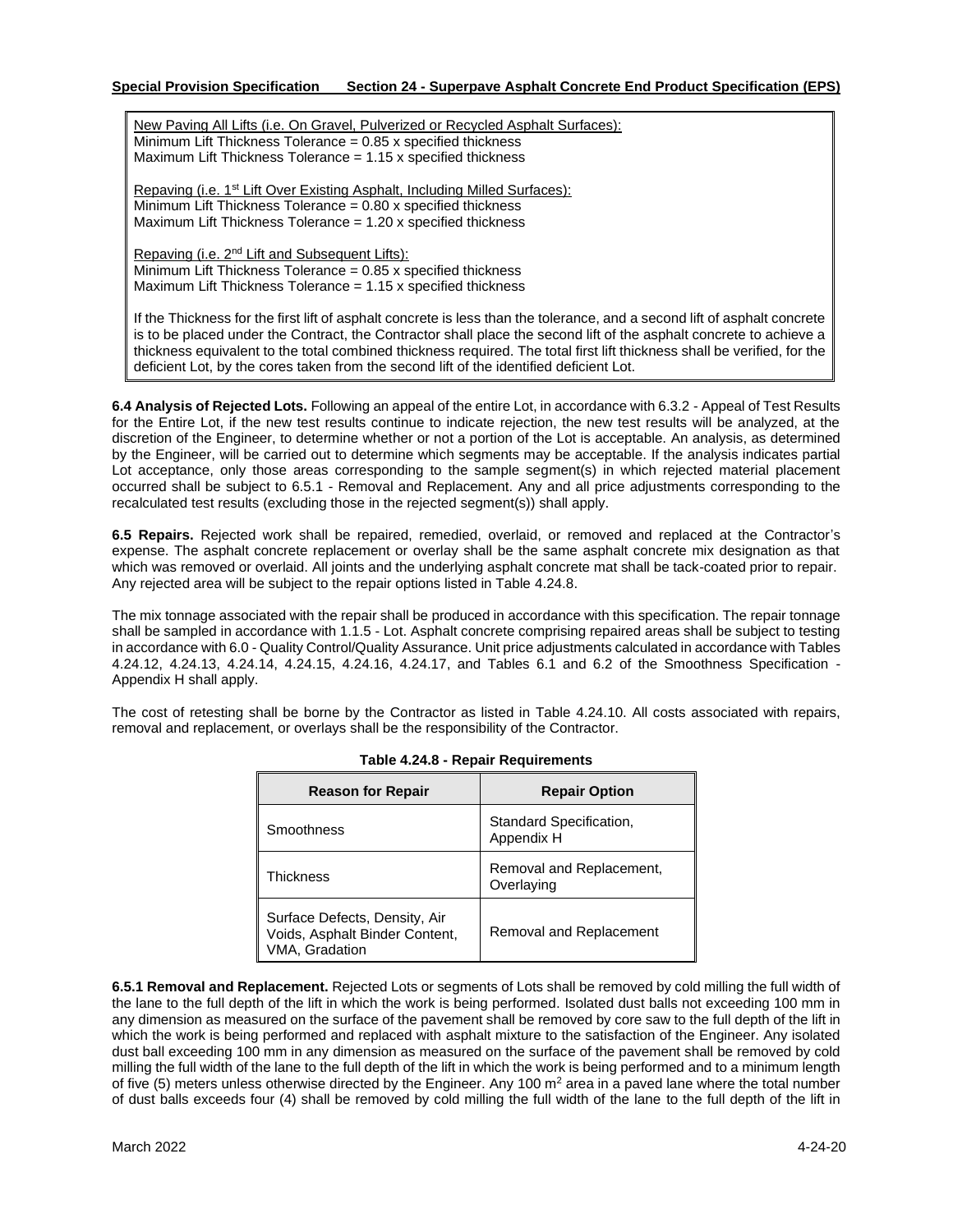which the work is being performed and to a length as determined by the Engineer. Any 0.1 km lane length where the total number of dust balls is greater than or equal to ten (10) the Contractor shall cease production of asphalt and the area will be subject to removal and replacement unless otherwise directed by the Engineer. Asphalt mixtures produced and in transit to the project location shall be subject to inspection upon placement and may be considered for removal and replacement. The Contractor shall not resume production or placement of asphalt mixtures for the project segment until it is proven that the asphalt mixtures are acceptable as per the Department's specifications as determined by the Engineer.

Material removed shall become the property of the Contractor, to haul and stockpile or otherwise dispose of in an environmentally acceptable manner, at the Contractor's expense.

**6.5.2 Overlaying.** Overlaying as a method of repair will only be considered in areas designated by the Engineer, for Lots or segments of Lots which are subject to rejection based on thickness. The asphalt concrete mix used to construct the overlay shall meet the same requirements as the pavement which is overlaid. The overlay shall extend the full width of the underlying pavement surface and have a finished compacted thickness of not less than 80 mm for B-HF and 50 mm for C-HF and 40 mm for D-HF.

A keyed joint shall be constructed at each end of the overlaid section as per 5.5.3 - Keyed Joints. If an acceptable grade and cross slope cannot be achieved, the Contractor shall repair the area in accordance with 6.5.1 - Removal and Replacement. If an overlay results in the need for additional shouldering material or adjustments to guideposts and guardrail, this work shall be carried out, at the Contractor's expense, in accordance with the applicable items as per the Standard Specification.

**6.6 Dispute Resolution for Segregation.** Asphalt concrete shall be placed in accordance with the contract specifications and shall be free from segregation. Segregated areas shall be removed by cold milling the full width of the lane and full depth of the lift in which the work is being performed. The asphalt concrete mix used to replace the segregated material shall be the same mix type and thickness as that removed. All costs associated with this work shall be borne by the Contractor.

The Department has assigned designated technical personnel who will be contacted by the Engineer in the event of a dispute between the Engineer and the Contractor with respect to identification and removal of segregated areas.

One or more of the designated personnel will review the areas in question with the Engineer and Contractor's representative within 48 hours of notification by the Engineer. The decision of the Department's designated personnel with respect to the required action shall be final.

#### **7.0 METHOD OF MEASUREMENT**

The quantity of asphalt concrete to be measured for payment shall be the number of tonnes of mix placed and accepted in accordance with this specification. The quantity of PGAB will be measured separately.

**7.1 Unit Price Adjustments.** Unit Price Adjustments calculated in accordance with Tables 4.24.11, 4.24.12, 4.24.13, 4.24.14, 4.24.15, and 4.24.16 of this specification shall apply. If the calculated total unit price adjustment for the lot (UPALOT) results in a negative (penalty), the unit price adjustment will be adjusted according to the Work Category as per Table 4.24.9.

| <b>Table 4.24.9</b>  |                           |  |  |
|----------------------|---------------------------|--|--|
| <b>Work Category</b> | <b>Application of UPA</b> |  |  |
|                      | 100%                      |  |  |
| 2                    | 75%                       |  |  |
| з                    | 50%                       |  |  |
|                      | 50%                       |  |  |

Unit Price Adjustments as per Table 6.1 and Table 6.2 of the Smoothness Specification - Appendix H shall apply, unless otherwise noted in the contract documents.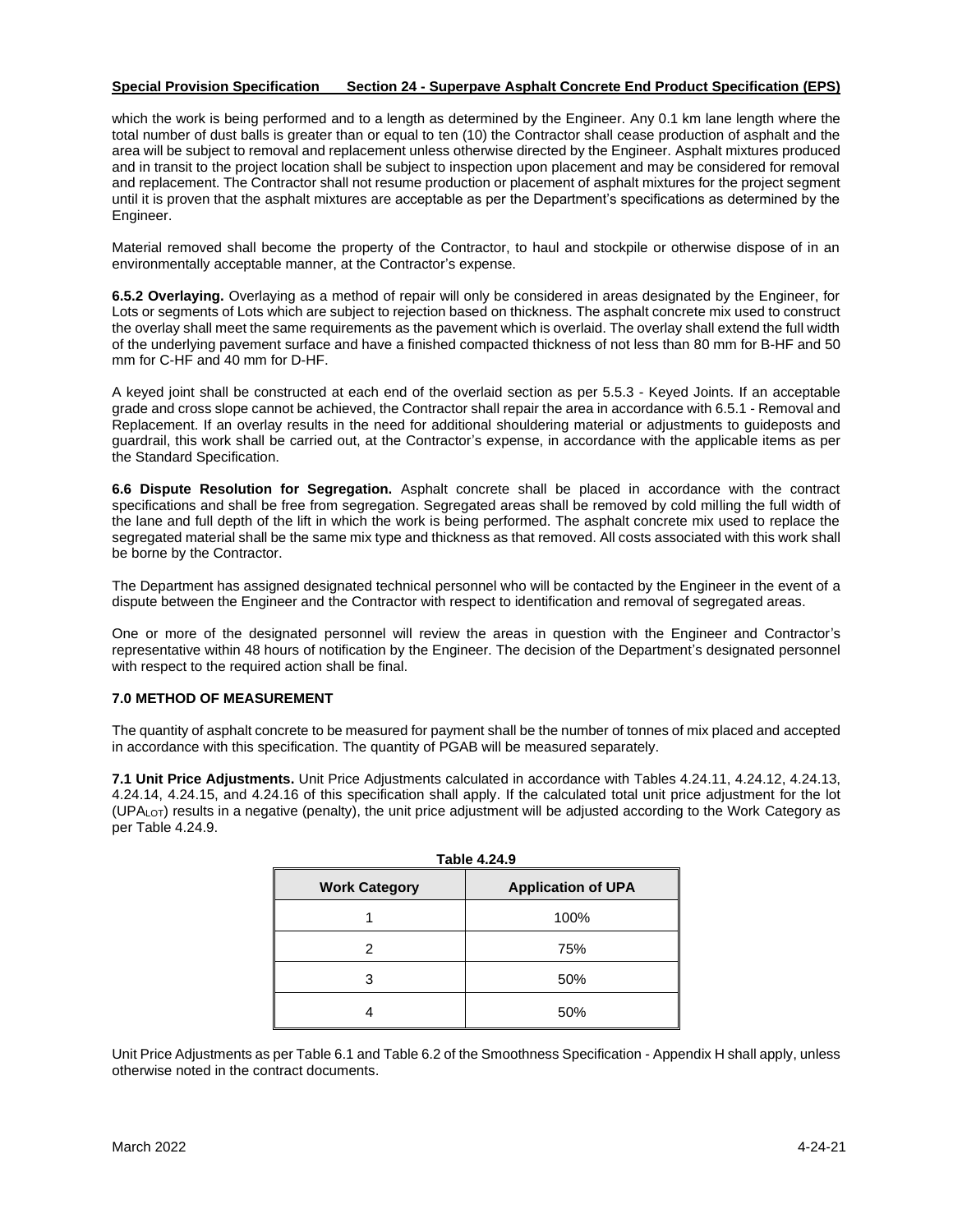**7.2 Application of Unit Price Adjustments**. Unit Price Adjustments will be applied to each Lot as per Formula [1]. The Unit Price Adjustment for compacted density will be applied independently of Unit Price Adjustments determined for mixture properties. The Unit Price Adjustment for mixture properties will be largest negative Unit Price Adjustment of the following: Air Void Content, Voids in Mineral Aggregate (VMA) or the mixture constituents (p4750 µm sieve, p75 µm sieve, and AC content). A positive Unit Price Adjustment for VMA Content will only apply when there are no negative Unit Price Adjustments for other mixture properties (Air Voids, p4750 µm sieve, p75 µm sieve, and AC content) or compacted density. In addition, a positive Unit Price Adjustment for VMA Content will only apply when mixture properties (Dust to Binder Ratio and VFA) comply with Table 4.24.4.

# $F$ *Formula* **[1]: UPA**<sub>LOT</sub> = UPA<sub>DEN</sub> + UPA<sub>MIX</sub>

where:

 $UPA_{MIX}$  = the largest of applicable negative UPAs as follows:

- 1) UPAAV; or
- 2) UPA<sub>VMA</sub>; or
- 3) UPA<sub>GRAD</sub> + UPA<sub>ABC</sub>; or
- 4) if UPAAV + UPAGRAD + UPAABC = 0, and UPA $_{VMA}$  > 0, then UPA $_{VMA}$  is applied.

UPALOT = Total Unit Price Adjustment for the Lot. UPADEN = Unit Price Adjustment for Compacted Mat Density (as per Table 4.24.11)  $UPA_{MIX} =$  Unit Price Adjustment for Mix Properties UPAAV = Unit Price Adjustment for Air Void Content (as per Table 4.24.14) UPAVMA = Unit Price Adjustment for VMA Content (as per Table 4.24.15)

UPAABC = Unit Price Adjustment for Asphalt Binder Content (as per Table 4.24.12 or Table 4.24.13)

UPAGRAD = Unit Price Adjustment for Gradation (as per Table 4.24.16)

# **8.0 BASIS OF PAYMENT**

**8.1 Asphalt Concrete Mixtures.** Asphalt concrete mixtures will be paid for at the contract unit price per tonne for mix incorporated and accepted in the work, which price shall be full compensation for furnishing and transporting of all materials including aggregates, natural / blend sand, PGAB, heating, hauling, handling, mixing, placing and compacting the mix, the supply of all equipment, plant, labour, traffic control and incidentals necessary to complete the work.

PGAB used in the asphalt concrete mix (including patching and gutter material) shall be paid as a separate item and shall be based on the average Lot Quality Assurance ignition oven burns. Unit price adjustments associated with the asphalt binder material (temperature deviations) shall apply as per Division 4, Section 2 - Performance Graded Asphalt Binder.

Price adjustments determined in accordance with this specification will be calculated on a Lot-by-Lot basis and issued on the final progress estimate.

**8.1.1 Payment for Rejected Mix.** The Department will pay for only the original mixture quantity. The Contractor is fully responsible to bear all costs associated with repair of rejected areas, including all materials, equipment, plant, labour, traffic control and incidentals necessary to complete the work to the satisfaction of Engineer.

| <b>Activity</b>           | <b>Price</b>                                               |  |
|---------------------------|------------------------------------------------------------|--|
| <b>Smoothness Testing</b> | <b>Standard NSDPW Inspection</b><br><b>Agreement Rates</b> |  |
| Laboratory Testing        | <b>Standard NSDPW Inspection</b><br><b>Agreement Rates</b> |  |

| Table 4.24.10 - Charges for Retesting |  |
|---------------------------------------|--|
|---------------------------------------|--|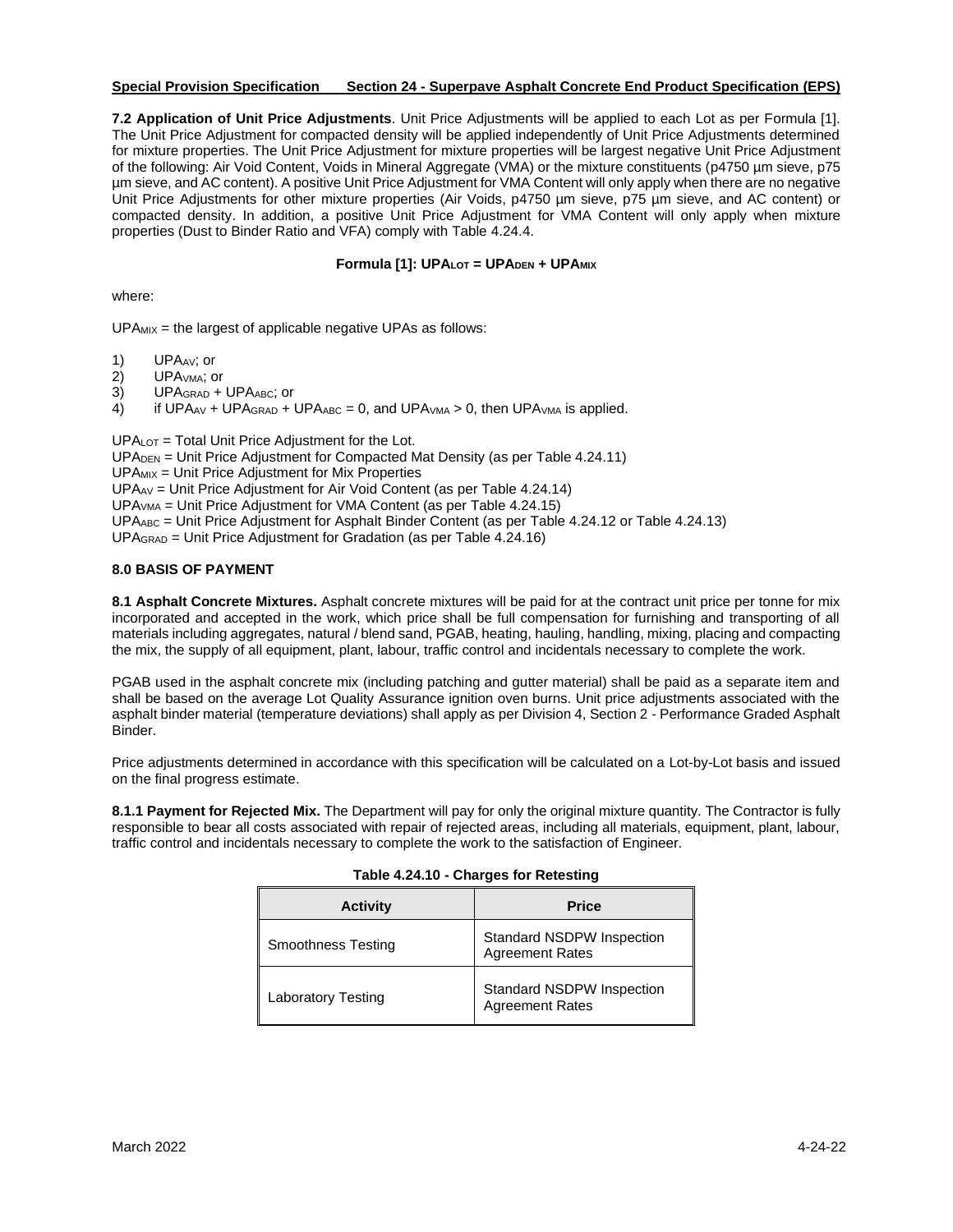#### **9.0 WARRANTY**

**9.1 Extended Warranties.** The Contractor shall provide Performance Assurance for the full duration of the longest extended warranty period (Extended Warranty). The combined Performance Assurance for the Extended Warranty period(s) for this Contract shall be in the form of a Certified Cheque, Irrevocable Standby Letter of Credit, Bank Draft, Money Order, or Contract Maintenance Bond in the amount of ten percent (10%) of the Contract value. Performance Assurance for the Extended Warranty period shall be delivered to the Engineer at least thirty (30) days prior to the beginning of the Extended Warranty period.

The Extended Warranty shall begin one year following the date of Substantial Performance. The Contractor shall supply the Department with Performance Assurance thirty (30) days prior to the beginning of the Extended Warranty period. The Extended Warranty period shall be for two (2) years. Performance Assurance shall be retained for the full duration of the Extended Warranty period.

Where the Contractor has provided a Certified Cheque, Irrevocable Standby Letter of Credit, Bank Draft, or Money Order as Contract Security and elects not to replace the original security deposit with new Performance Assurance for the Extended Warranty period, the Engineer shall retain the full amount of the Contractor's original security deposit for the duration of the Extended Warranty period.

Subject to satisfactory performance and fulfillment of all obligations under the Contract, the Contractor shall be entitled to be repaid the money so deposited, without interest.

Duration of Performance Assurance shall be as described in the following subsections:

**9.1.1 Extended Warranty – Asphalt.** Longitudinal joints in the surface course of asphalt concrete paving and the paved surface shall be subject to an Extended Warranty. Repairs shall be performed in accordance with the following subsections:

**9.1.1.1 Longitudinal Joints.** Defects and omissions as referenced in Division 1, Section 3, Subsection 39.0 of the Department's Standard Specification shall include construction related defects, at or adjacent to the longitudinal joint, such as ravelling, segregation, de-bonding, pot holing or cracking. If defect(s) are observed at or near the longitudinal joint, within the Extended Warranty period, the Engineer will determine whether the defects are construction related.

The Contractor shall repair at their own expense, all construction related defects as identified by the Engineer. Cracks up to 20mm wide shall be filled and sealed (no routing is required) in accordance with Division 4, Section 11 - Crack Filling and Crack Sealing (EPWS) of the Department's Standard Specification. Defects that cannot be repaired by crack filling and sealing shall be cold planed to a width of 600 mm and to the same depth of the surface course. Emulsified asphalt tack shall be applied to all joints and the underlying asphalt concrete.

Asphalt concrete removed by cold planing shall be replaced with the equivalent type of asphalt concrete material according to the Department's **Superpave Asphalt Concrete End Product Specification (EPS)**. The hot mix asphalt shall be compacted to 93% of the Maximum Theoretical Density (per ASTM D 3202) using both a rubber-tired roller to obtain maximum compaction and a steel drum roller to obtain smoothness. Combination rollers are acceptable. The perimeter of the repaired area shall be sealed with a rubberized joint sealing material as specified in Division 4 Section 11.

**9.1.1.2 Paved Surface.** Defects and omissions as referenced in Division 1, Section 3, Sub section 39.0 of the Department's Standard Specification shall include construction related defects, on the pavement *related to top-down* ravelling, cracking, premature stripping and/or potholing. If defect(s) are observed on the pavement surface, within the Extended Warranty period, the Engineer will determine whether the defects are material/construction related.

The Contractor shall repair at their own expense, all construction related defects as identified by the Engineer. *Defects shall be cold planed to a full lane width and to the same depth of the surface course.* Emulsified asphalt tack shall be applied to all joints and the underlying asphalt concrete.

Asphalt concrete removed by cold planing shall be replaced with the equivalent type of asphalt concrete material according to the Department's **Superpave Asphalt Concrete End Product Specification (EPS)**. The hot mix asphalt shall be compacted to 93% of the Maximum Theoretical Density (per ASTM D 3202) using both a rubber-tired roller to obtain maximum compaction and a steel drum roller to obtain smoothness. Combination rollers are acceptable. The perimeter of the repaired area shall be sealed with a rubberized joint sealing material as specified in Division 4 Section 11.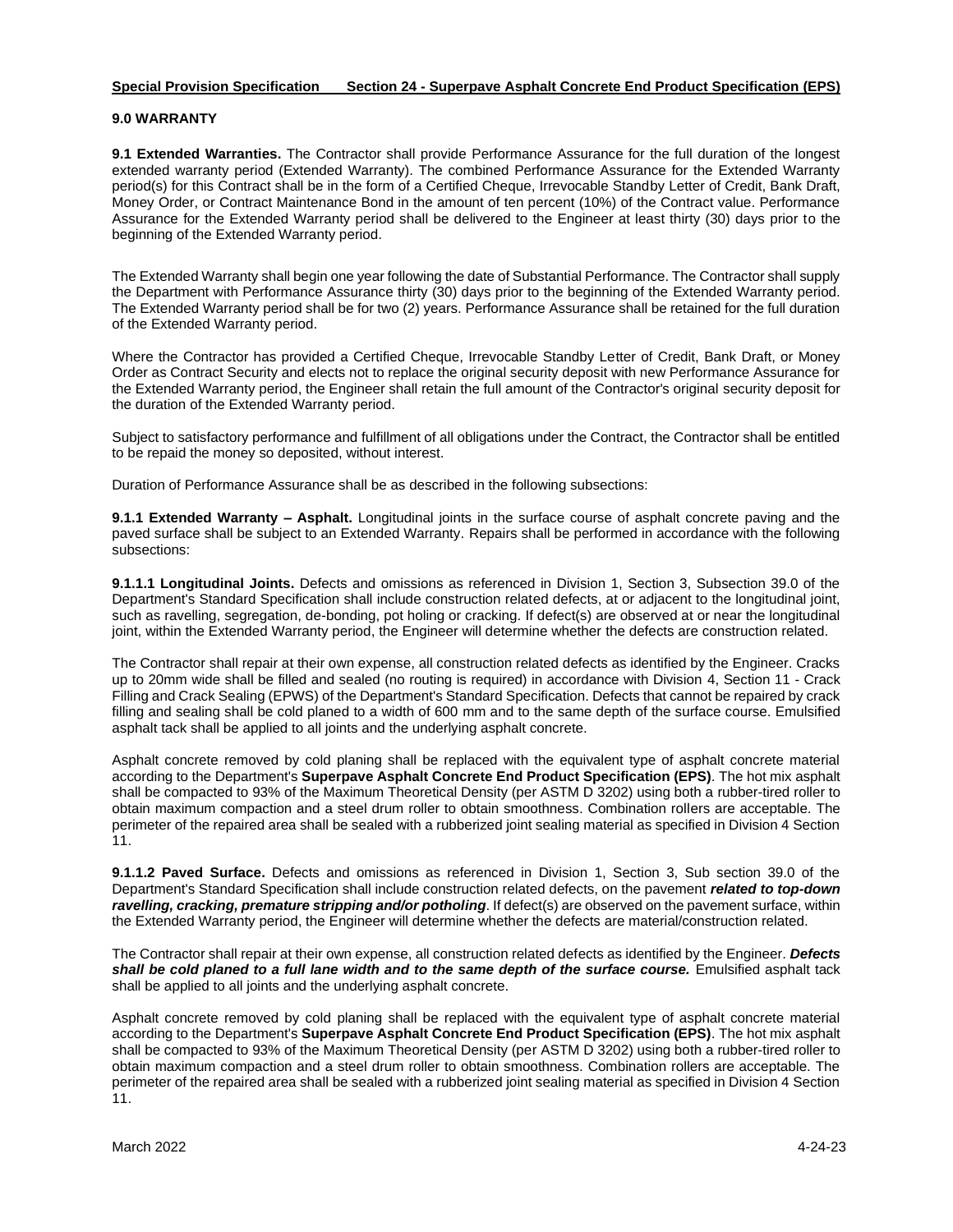| $%$ of<br><b>Maximum</b><br><b>Theoretical</b><br><b>Density</b> | <b>Unit Price</b><br><b>Adjustment</b><br>(\$ per Tonne) | % of Maximum<br><b>Theoretical</b><br><b>Density</b> | <b>Unit Price</b><br><b>Adjustment</b><br>(\$ per Tonne) |
|------------------------------------------------------------------|----------------------------------------------------------|------------------------------------------------------|----------------------------------------------------------|
| ≥95.0                                                            | $+0.50$                                                  | 91.9                                                 | $-0.60$                                                  |
| 94.9                                                             | $+0.50$                                                  | 91.8                                                 | $-0.70$                                                  |
| 94.8                                                             | $+0.50$                                                  | 91.7                                                 | $-0.80$                                                  |
| 94.7                                                             | $+0.50$                                                  | 91.6                                                 | $-0.90$                                                  |
| 94.6                                                             | $+0.50$                                                  | 91.5                                                 | $-1.00$                                                  |
| 94.5                                                             | $+0.50$                                                  | 91.4                                                 | $-1.20$                                                  |
| 94.4                                                             | $+0.50$                                                  | 91.3                                                 | $-1.40$                                                  |
| 94.3                                                             | $+0.50$                                                  | 91.2                                                 | $-1.60$                                                  |
| 94.2                                                             | $+0.50$                                                  | 91.1                                                 | $-1.80$                                                  |
| 94.1                                                             | $+0.50$                                                  | 91                                                   | $-2.00$                                                  |
| 94.0                                                             | $+0.50$                                                  | 90.9                                                 | $-2.40$                                                  |
| 93.9                                                             | $+0.50$                                                  | 90.8                                                 | $-2.80$                                                  |
| 93.8                                                             | $+0.50$                                                  | 90.7                                                 | $-3.20$                                                  |
| 93.7                                                             | $+0.50$                                                  | 90.6                                                 | $-3.60$                                                  |
| 93.6                                                             | $+0.50$                                                  | 90.5                                                 | $-4.00$                                                  |
| 93.5                                                             | $+0.50$                                                  | 90.4                                                 | $-4.40$                                                  |
| 93.4                                                             | $+0.40$                                                  | 90.3                                                 | $-4.80$                                                  |
| 93.3                                                             | $+0.30$                                                  | 90.2                                                 | $-5.20$                                                  |
| 93.2                                                             | $+0.20$                                                  | 90.1                                                 | $-5.60$                                                  |
| 93.1                                                             | $+0.10$                                                  | $\overline{90}$                                      | $-6.00$                                                  |
| 93.0                                                             | 0.00                                                     | 89.9                                                 | $-7.00$                                                  |
| 92.9                                                             | 0.00                                                     | 89.8                                                 | $-8.00$                                                  |
| 92.8                                                             | 0.00                                                     | 89.7                                                 | $-9.00$                                                  |
| 92.7                                                             | 0.00                                                     | 89.6                                                 | $-10.00$                                                 |
| 92.6                                                             | 0.00                                                     | 89.5                                                 | $-11.00$                                                 |
| 92.5                                                             | 0.00                                                     | 89.4                                                 | $-12.00$                                                 |
| 92.4                                                             | $-0.10$                                                  | 89.3                                                 | $-13.00$                                                 |
| 92.3                                                             | $-0.20$                                                  | 89.2                                                 | $-14.00$                                                 |
| 92.2                                                             | $-0.30$                                                  | 89.1                                                 | $-15.00$                                                 |
| 92.1                                                             | $-0.40$                                                  | 89.0                                                 | $-16.00$                                                 |
| $\overline{92}$                                                  | $-0.50$                                                  | <89.0                                                | Reject                                                   |

**Table 4.24.11 – Sublot Unit Price Adjustment for Density**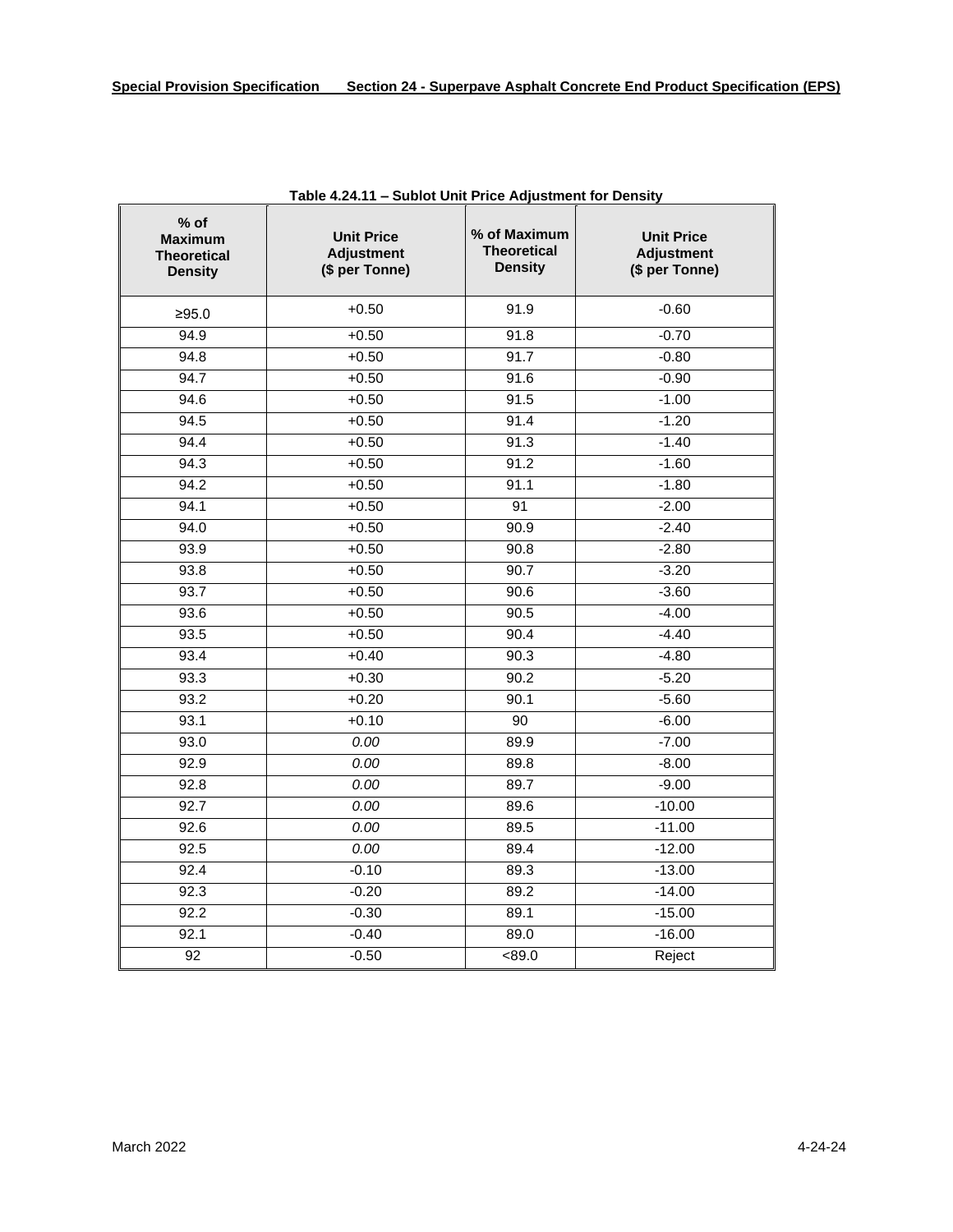| <b>Mean of the Deviations of Actual Asphalt</b><br><b>Binder Content from the JMF</b> |                  | <b>Unit Price Adjustment For</b><br><b>Asphalt Binder Content</b><br>(\$ per Tonne) |
|---------------------------------------------------------------------------------------|------------------|-------------------------------------------------------------------------------------|
| 0.00 to 0.40                                                                          |                  | 0.00                                                                                |
| A-HF, B-HF                                                                            | 0.41 to 0.45     | $-1.00$                                                                             |
|                                                                                       | 0.46 to 0.50     | $-2.00$                                                                             |
|                                                                                       | 0.51 to 0.55     | $-3.00$                                                                             |
|                                                                                       | 0.56 to 0.60     | -4.00                                                                               |
|                                                                                       | $0.61$ to $0.65$ | $-5.00$                                                                             |
|                                                                                       | 0.66 to 0.70     | $-6.00$                                                                             |
|                                                                                       | >0.70            | Reject                                                                              |

**Table 4.24.12 - Type A-HF and B-HF Unit Price Adjustment for Asphalt Binder Content**

**Table 4.24.13 - Type C-HF, D-HF and E-HF Unit Price Adjustment for Asphalt Binder Content**

| Mean of the Deviations of Actual Asphalt<br><b>Binder Content from the JMF</b> |                  | <b>Unit Price Adjustment For</b><br><b>Asphalt Binder Content</b><br>(\$ per Tonne) |
|--------------------------------------------------------------------------------|------------------|-------------------------------------------------------------------------------------|
| $0.00$ to $0.30$                                                               |                  | 0.00                                                                                |
| C-HF, D-HF, E-HF                                                               | 0.31 to 0.35     | $-1.25$                                                                             |
|                                                                                | $0.36$ to $0.40$ | $-2.50$                                                                             |
|                                                                                | 0.41 to 0.45     | $-3.75$                                                                             |
|                                                                                | 0.46 to 0.50     | $-5.00$                                                                             |
|                                                                                | 0.51 to 0.55     | $-6.25$                                                                             |
|                                                                                | >0.55            | Reject                                                                              |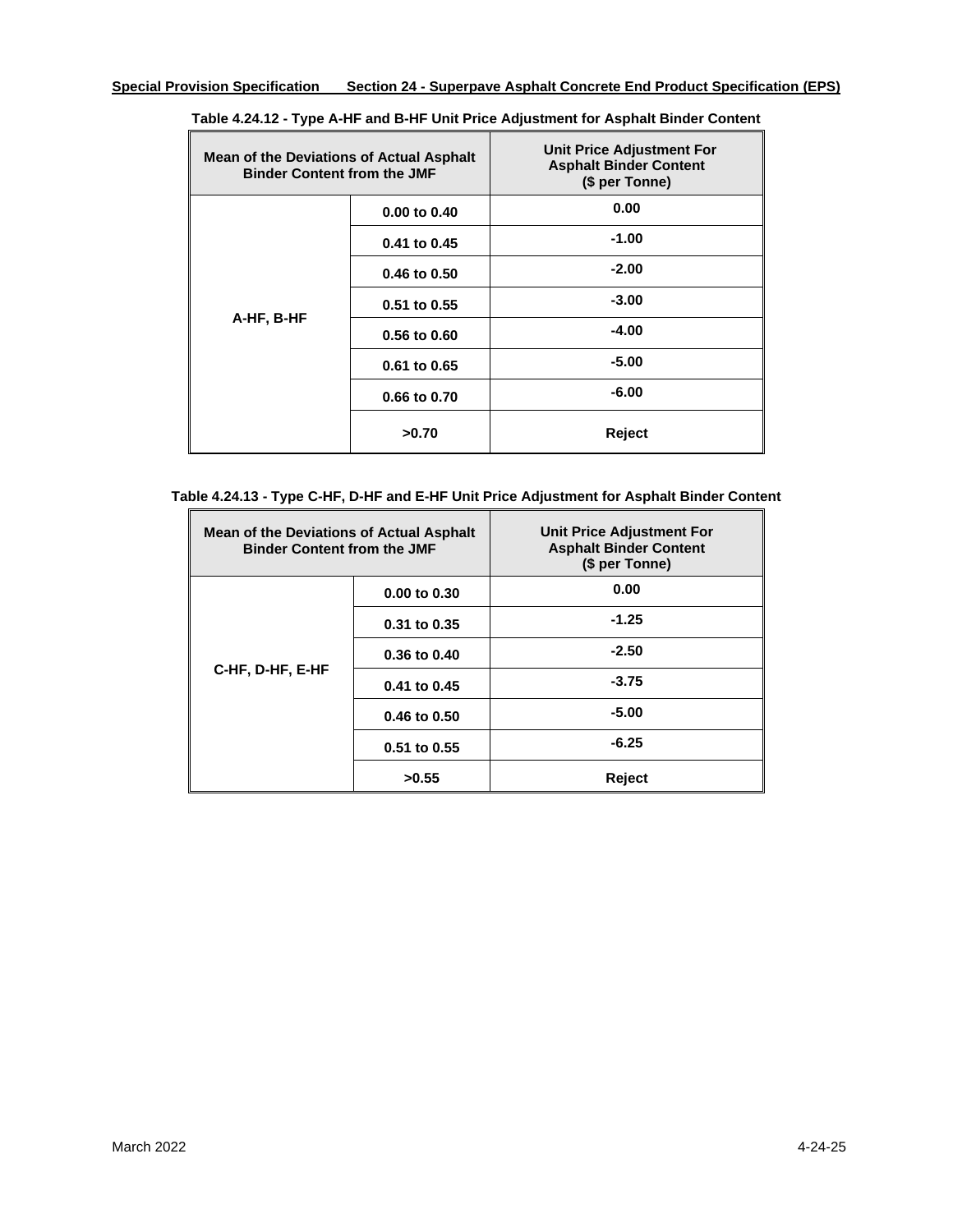| <b>Mean of the Deviations of Actual Air Void</b><br>Content from the Target (4%) | <b>Unit Price Adjustment For</b><br><b>Asphalt Air Void Content</b><br>(\$ per Tonne) |
|----------------------------------------------------------------------------------|---------------------------------------------------------------------------------------|
| $0.00$ to 1.00                                                                   | 0.00                                                                                  |
| 1.01 to 1.10                                                                     | $-0.50$                                                                               |
| 1.11 to 1.20                                                                     | $-1.00$                                                                               |
| 1.21 to 1.30                                                                     | $-2.00$                                                                               |
| 1.31 to 1.40                                                                     | -4.00                                                                                 |
| 1.41 to 1.50                                                                     | $-6.00$                                                                               |
| 1.51 to 1.60                                                                     | $-8.00$                                                                               |
| 1.61 to 1.70                                                                     | $-10.00$                                                                              |
| 1.71to 1.80                                                                      | $-12.00$                                                                              |
| 1.81 to 1.90                                                                     | $-14.00$                                                                              |
| 1.91 to 2.00                                                                     | $-16.00$                                                                              |
| > 2.00                                                                           | Reject                                                                                |

| Table 4.24.14 - Unit Price Adjustment for Air Void Content |  |  |  |
|------------------------------------------------------------|--|--|--|
|                                                            |  |  |  |

**Table 4.24.15 - Unit Price Adjustment for VMA Content**

| <b>Average Deviation of Actual VMA Content</b><br>from the Mix Type Specified Value | <b>Unit Price Adjustment For</b><br><b>VMA Content</b><br>(\$ per Tonne) |  |  |
|-------------------------------------------------------------------------------------|--------------------------------------------------------------------------|--|--|
| $\geq$ + 1.00                                                                       | 0.40                                                                     |  |  |
| $-0.50$ to $+0.99$                                                                  | 0.00                                                                     |  |  |
| $-0.51$ to $-0.60$                                                                  | $-0.50$                                                                  |  |  |
| $-0.61$ to $-0.70$                                                                  | $-0.60$                                                                  |  |  |
| $-0.71$ to $-0.80$                                                                  | $-0.70$                                                                  |  |  |
| $-0.81$ to $-0.90$                                                                  | $-0.80$                                                                  |  |  |
| $-0.91$ to $-1.00$                                                                  | $-0.90$                                                                  |  |  |
| - 1.01 to - 1.10                                                                    | $-1.00$                                                                  |  |  |
| - 1.11 to - 1.20                                                                    | $-2.00$                                                                  |  |  |
| $-1.21$ to $-1.30$                                                                  | $-3.00$                                                                  |  |  |
| - 1.31 to - 1.40                                                                    | $-4.00$                                                                  |  |  |
| $-1.41$ to $-1.50$                                                                  | $-5.00$                                                                  |  |  |
| $> -1.50$                                                                           | Reject                                                                   |  |  |